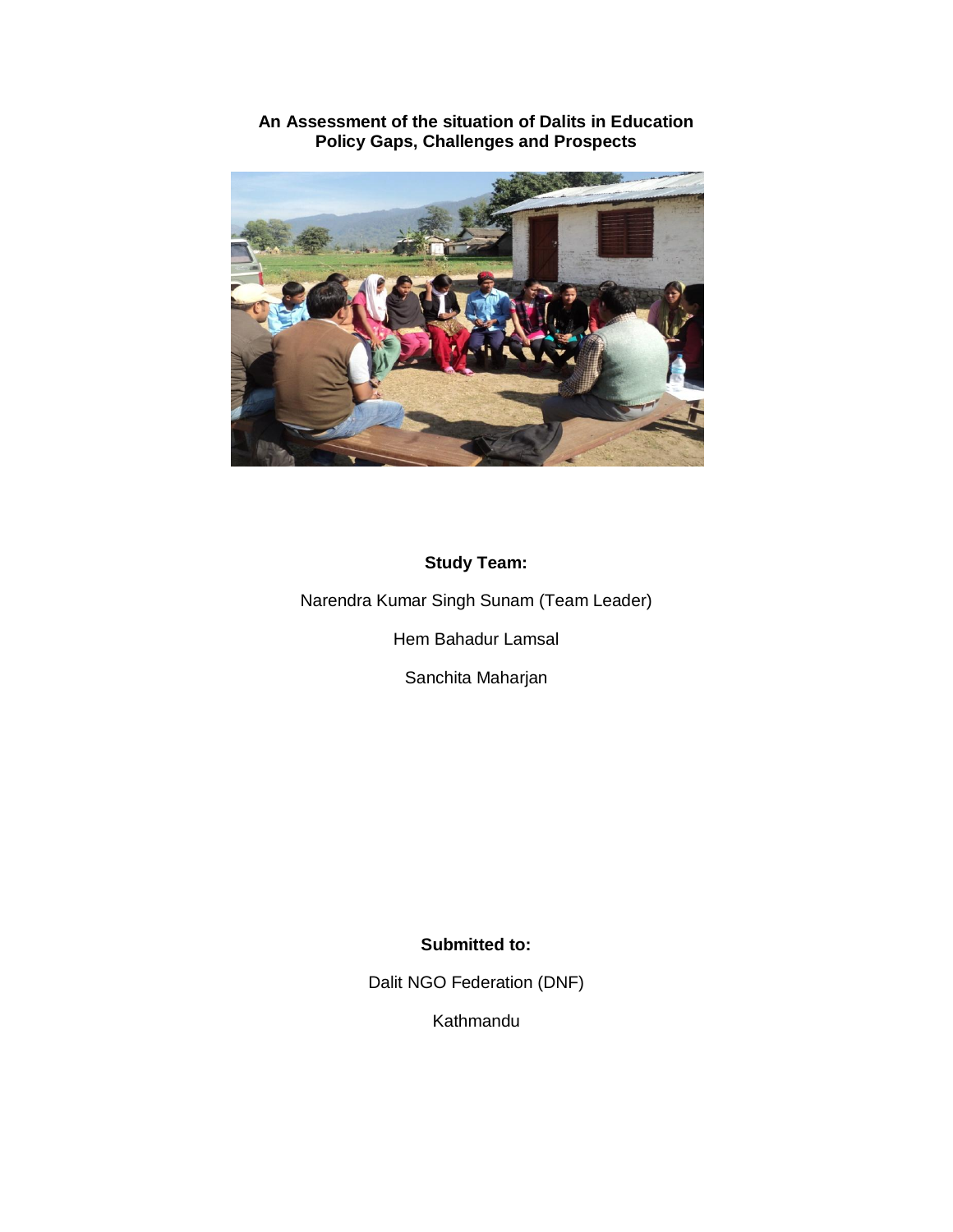### **Introduction and Methodology**

### 1**. Introduction:**

Nepal has caste, ethnic, and religious groups of people. The caste people are hierarchical with many sub-castes. Each caste and sub-caste people have its traditionally prescribed occupation. Dalit, the last category of the caste hierarchy, also comprises 23 types of people implying that it is an umbrella term to indicate the socio-culturally secluded groups as *paninachalne* and *chhununahune jat* (untouchable caste). Because of this socio-cultural taboo Dalits have been victimized for generation. Among these Dalits girls and women are more vulnerable because of the caste taboo and gender construct. Because of this socially constructed and distributed knowledge Dalit children are last to enroll in school.

Literature on school education (Parajuli, 2063BS, and Koirala, 2064BS) shows that even Dalit children education specific program of the government could not bring most of Dalit children school (Subba, 2066 BS). Even those who could come to school had difficulty to transform their lives (Tamang, 2061 BS; Koirala, 2063 BS; and Sob, 2063 BS). Because of this nongovernment organizations and peoples' organization have been raising peoples' voices of janajati, dalit youth, children and so on. Dalit NGO federation (DNF) is one of them. This organization is working for triply oppressed dalit populace since ----- by the group of Dalit activists. Since the year of its establishment, DNF has been working against caste based discriminations and untouchability in different districts of the country. Along with these programs DNF has lunched various Dalit movement for their empowerment, conducted literacy classes, organized Dalit community people for compulsory saving, and advocated for "a just and equitable society" where Dalit populace gain their rights and opportunities to life, equity, development and participation.

Dalit NGO Federation with funding from Enabling State is currently implemented **''Improve Access to socio-economic opportunities for poor Dalits''** project in 10 districts: Saptari and Siraha, Mahottari and Rautahat, Baglung and Syangja, Surkhet and Banke and Baitadi and Kailali. DNF intends to conduct impact assessment of the project and find existing gaps in the field of education in its project districts. Therefore, the impact study was carried out in two of the districts: Kailali in the far west and Saptari in east.

### **2. Objectives**

The main objective of this study is to assess the overall situations of education of Dalits in Nepal.

### **Other specific objectives are:**

- 1. To identify the barriers those prohibit Dalit children from going to school.
- 2. To assess the status of enrollment, retention and promotion rate of Dalit children in schools.
- 3. To document the repetition and drop- out rates of Dalit children and the underlying causes.
- 4. To assess the participation of Dalit parents and Dalit teachers in SMC/PTA.
- 5. To locate the geo-strategic location of ECD centers and recruitment status of the Dalit facilitators working in such centers.
- 6. To identify the policy gaps and challenges in education status of Dalits.
- 7. To recommend the advocacy issues and agenda for Dalit Civil society.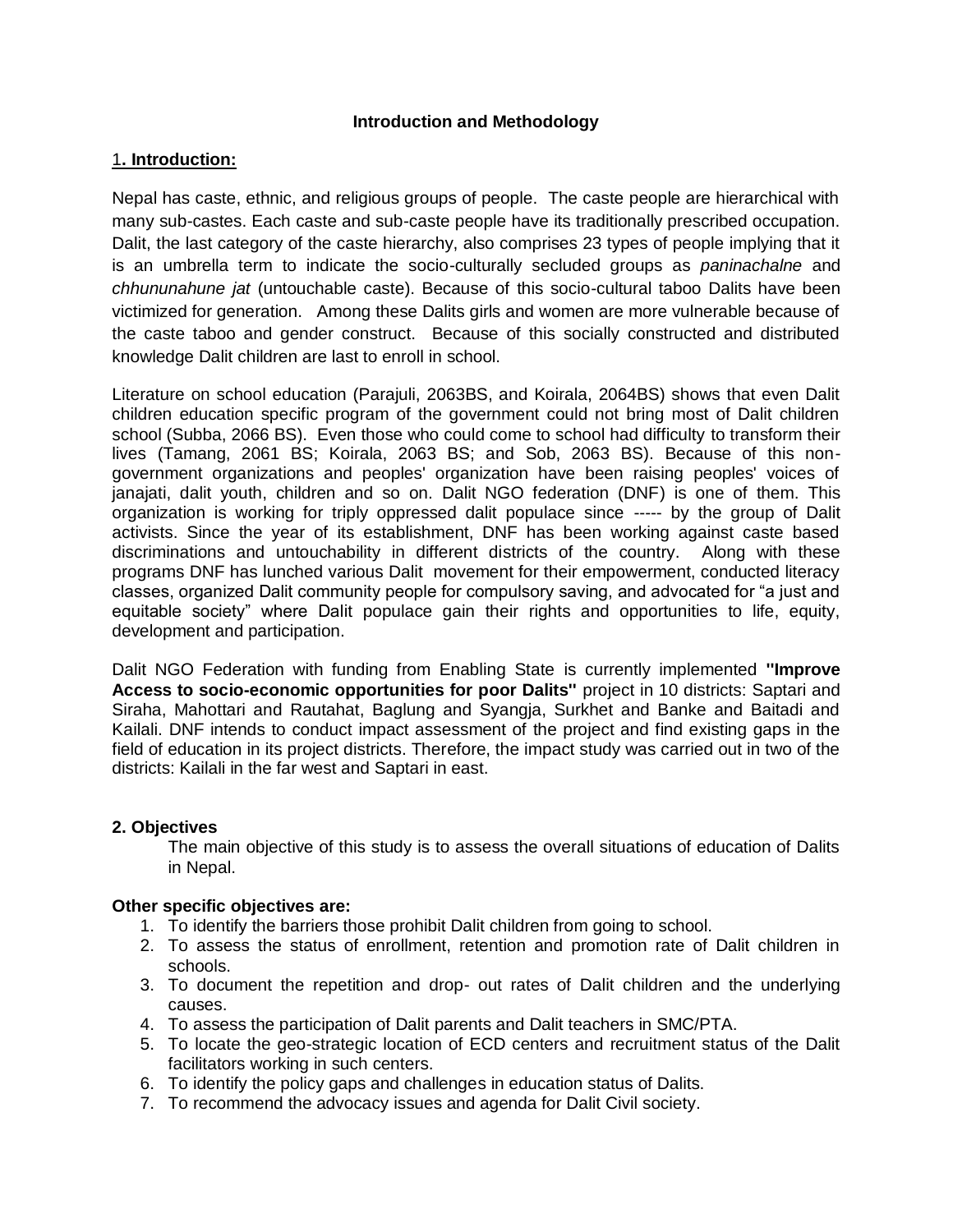### **3. Methodology**

A mixed design was used to assess *"impact of the project and find the gaps in the field of education"*. The study began with the review of Dalit Friendly education policies which gave an idea to understand various provisions vis-à-vis educational service delivery and participation in education governance.

Several guiding tools were developed for field interaction with specific group of stakeholders such as the SMC members, school teachers, students, ECD facilitators and parents. Reflection of their views about the impact of the DNF project and status of education of Dalits is analyzed against the expectations as reflected in the policies and baseline survey of DNF before launching project.

Altogether two districts and six VDCs were selected in consultation with DNF central team whereas 10 ECD centers and 10 schools were selected in consultation with respective DNF district team. While selecting VDC and schools, a balance was tried to maintain by level, for example, VDCs were selected which were densely populated with Dalits, mix-populated with Dalits and non-Dalits and least populated with Dalits. Regarding school, primary and secondary schools were selected including ECD centers. The following table describes sample and sampling:

| <b>District</b> |                                             | <b>Selected Schools</b>                                                                                                                                                                                                                                                                                                                            |
|-----------------|---------------------------------------------|----------------------------------------------------------------------------------------------------------------------------------------------------------------------------------------------------------------------------------------------------------------------------------------------------------------------------------------------------|
| 1)              | <b>Kailali</b><br>Western<br>(Far<br>Terai) | 1. Saraswati Higher Secondary School, Olami, Godawari, Ward<br>No.-4 with ECD centre in same school<br>2. Bhairav Bal Bikash Centre, Geta<br>3. Nava Durga Primary School, Geta<br>4. Saraswati Higher Secondary School, Geta<br>5. Fulbari Higher Secondary School, Fulbari Town, Ward No. 1                                                      |
|                 | 2) Saptari<br>(Eastern Terai)               | 1. Rastriya Primary School, Malekhpur with ECD Center<br>2. Shree Janata Secondary School, Khurhuria<br>3. Shree Janata Rastra Primary School, Kalyanpur, Ward No-3<br>4. Shree Bhavani Prasad, Shakla Prasad, Ram Prasad Janata<br>Higher Secondary School, Malekhpur<br>5. Shree Chinnamasta Bhupendra Sanskrit Secondary School,<br>Chinnamasta |

Table 1: Sample size

In Kailali, DNF is working in eight VDCs namely Phulbari, Geta, Sreepur, Durgauli, Pathraiya, Godavari, Malakheti and ... Depending upon the consultation with the members of DNF, 3 V.D.Cs were selected as specified in sampling, Godavari is selected as the VDC having highest number of Dalit population, Phulbari as mixed population and Geta as the least number of Dalit population based on the information provided by the DNF staffs as such sampling was not possible by the help of Census 2011 as it lacks such information. Adjoining VDCs were selected due to constraint of time.

In Saptari, DNF is working in Arnaha, Aurahi, Kalyanpur, Bodebarsain, Malekhpur, Rajbiraj (ward no 3 and 7), Kochabakhari and Chinnamasta.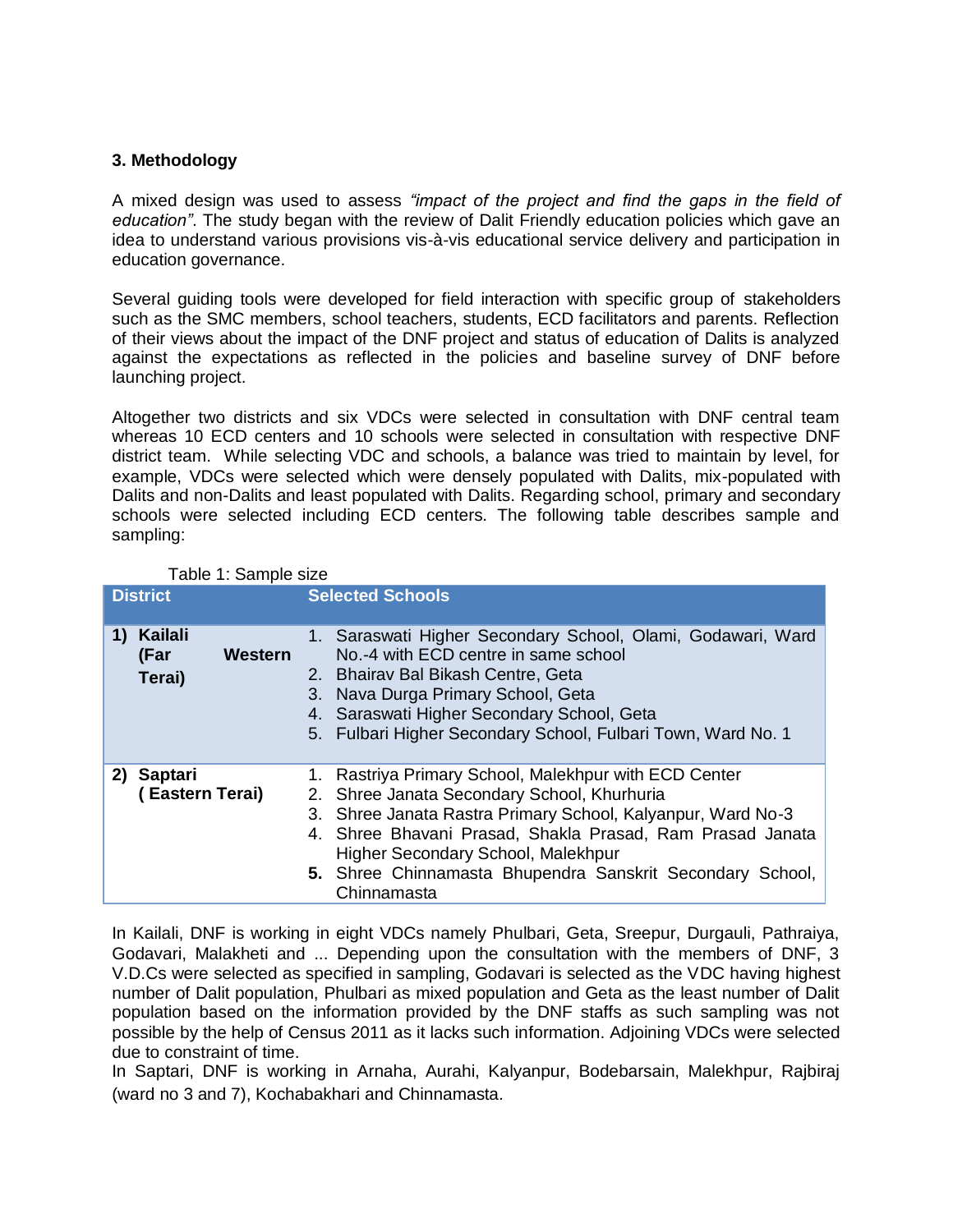### **4. Limitations**

Due to extremely limited and tight timeframe, schools only within accessible locations could be selected. Similarly, the number of ECD and schools per districts is also limited to five.

The study was carried out in Kailali and Saptari districts where 6 ECD centers and 10 schools (Primary and secondary) were selected from six Village Development Committees (VDCs) (three VDCs from each district). The VDCs were selected on the basis of intensity of the population of Dalits. One VDC was selected which is densely populated with Dalits, one mixed population of Dalits and non-Dalits and another one is with least number of Dalits. The VDCs were selected in consultation with DNF staffs at the districts and also based on the baseline survey carried out by Valley research Group (VaRG) three years ago. The following schools were selected for the study:

Research design: This study used both quantitative and qualitative approach to data collection. In the quantitative data we collected school level information. In the qualitative data we brought the cases of the Dalit students and the perceptions of different stakeholders of education through focus group discussion.

Informants/Respondents: At the community level household heads, parents, teachers, SMC members, political parties, and Dalit activists were the informants. At the district level DEO personnel, NGO personnel, and political leaders were consulted for their perception and experiences. They were consulted through interviews, interactions and meetings.

### Sample:

This study collected School data from Kailali and Saptari. Altogether 12 schools and 6 ECD centers were surveyed for quantitative data. Data were collected from three types of VDCs/Municipalities. The first type of VDCs /Municipalities had more Dalit households, the second type of VDCs/Municipalities had mixed caste groups, and the third type of households had a few Dalits. The reason was to see the result of the Dalit settlement on Dalits' access to education and dropout from school.

For the qualitative informationTeachers, students, parents, and SMC members' of 12 schools of the studied VDCs/Municipalities were consulted for their perception. 3 focus group discussion sessions were also held in each study VDC/Municipalities. The information that the research team obtained from different sources was shared with the district stakeholders of education during debriefing sessions.

### **4. Status of Early Childhood development Centers:**

### **Early Childhood Development/Pre Primary Classes**

There are 33,404 ECD centers/Pre-primary classes in Nepal, out of which 86.1% are running as community-based ECD/PPCs. others are privately managed preprimary classes and schools. ECD/PPC is regarded as instrumental for physical, social, intellectual and emotional development of children.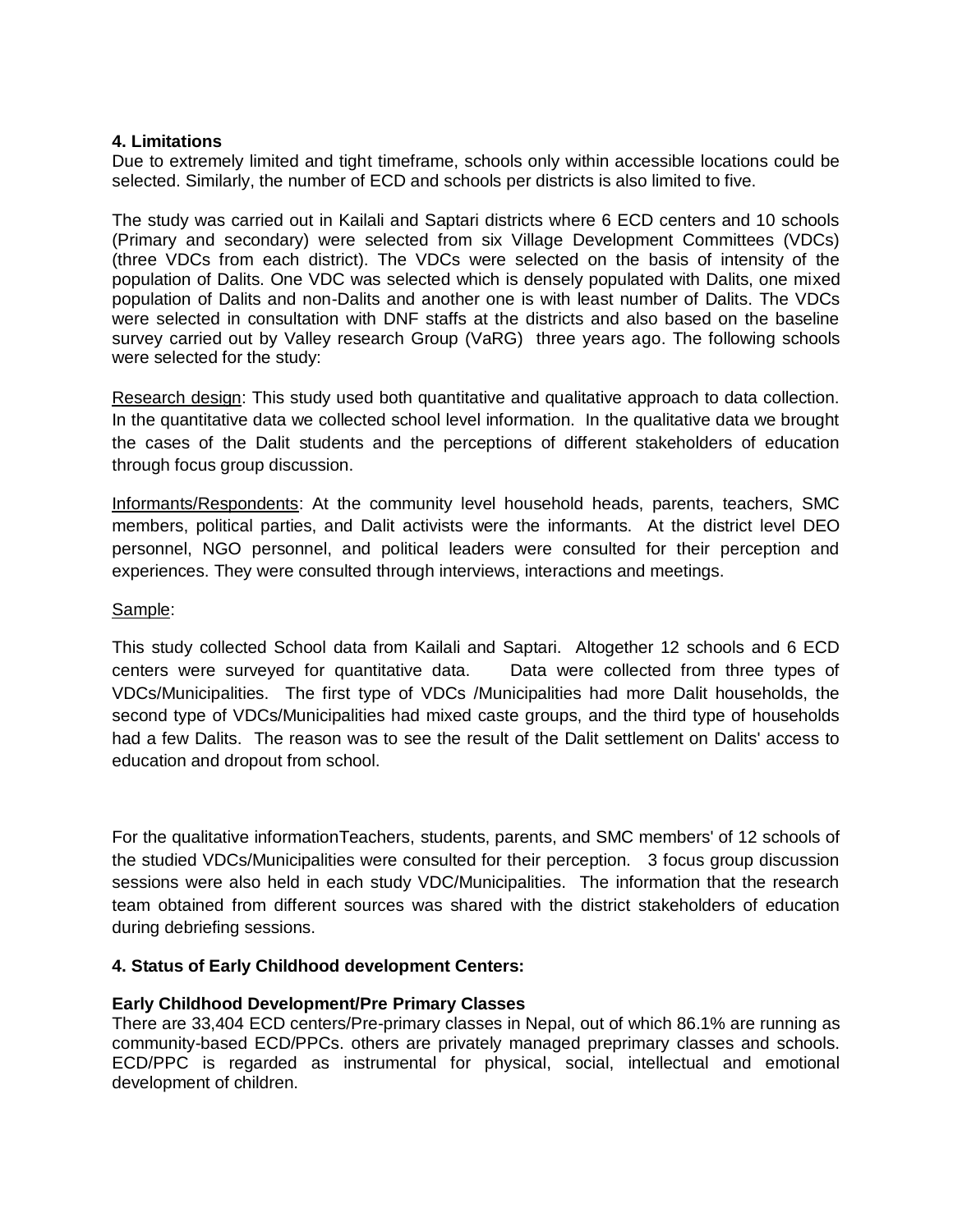| districts      | . .<br>2007 | 2008   | 2009  | 2010  | 2011  |
|----------------|-------------|--------|-------|-------|-------|
| <b>Total</b>   | 19936       | 236459 | 29089 | 31089 | 33404 |
| <b>Saptari</b> | 368         | 436    | 601   | 633   | 701   |
| <b>Kailali</b> | 732         | 815    | 888   | 908   | 928   |

### **Total number of early childhood development/pre primary classes, 2007-2011**

### **Enrolment in ECD/PPC**

There has been more involvement of government for the provision of ECD/PPCs programs for the children from the age 4 to primary school age 5-9 years. In all districts, the district education office oversees the national provision of pre primary education. The duration of pre-primary education pre-primary education varies in the community ECD, community school based ECD and institutional school ECD. Based on the SSRP, it is one year in community based and community school based ECD, whereas it is two years and more than two years in institutional schools.

### **Enrolment in ECD/PPCs in 2007-2011**

| districts      | 2007   | 2008   | 2009   | 2010    | 2011    |
|----------------|--------|--------|--------|---------|---------|
| <b>Total</b>   | 823106 | 881247 | 947278 | 1018543 | 1056430 |
| <b>Saptari</b> | 8599   | 10685  | 12577  | 7146    | 15532   |
| <b>Kailali</b> | 33225  | 33509  | 38033  | 33194   | 30540   |

## **Number of Enrolment in ECD/PPC by Dalits**

The table shows the enrollment of Dalit children in ECDS/PPCs from 2007 to 2011 in which the enrolment of Dalits has increased significantly from 2007 to 2011.

### **Dalit Enrolment in ECD/PPCs in 2007-2011**

| <b>Districts</b> | 2007   | 2008   | 2009   | 2010   | 2011   |
|------------------|--------|--------|--------|--------|--------|
| Total            | 105786 | 140429 | 164622 | 182633 | 183310 |
| Saptari          | 1939   | 3105   | 3641   | 2800   | 4191   |
| Kailali          | 5020   | 6509   | 8391   | 7222   | 6623   |

**Average number of Dalit and Non-Dalit children aged 3-5 in ECD center in 2066, 2067 and 2068 by sex.**

| <b>Level FY</b> | Dalit                                                  |  |  |  | <b>Non-Dalit</b> |  |  | Total |
|-----------------|--------------------------------------------------------|--|--|--|------------------|--|--|-------|
|                 | Girls Total Boys Girls Total Boys Girls<br><b>Boys</b> |  |  |  |                  |  |  |       |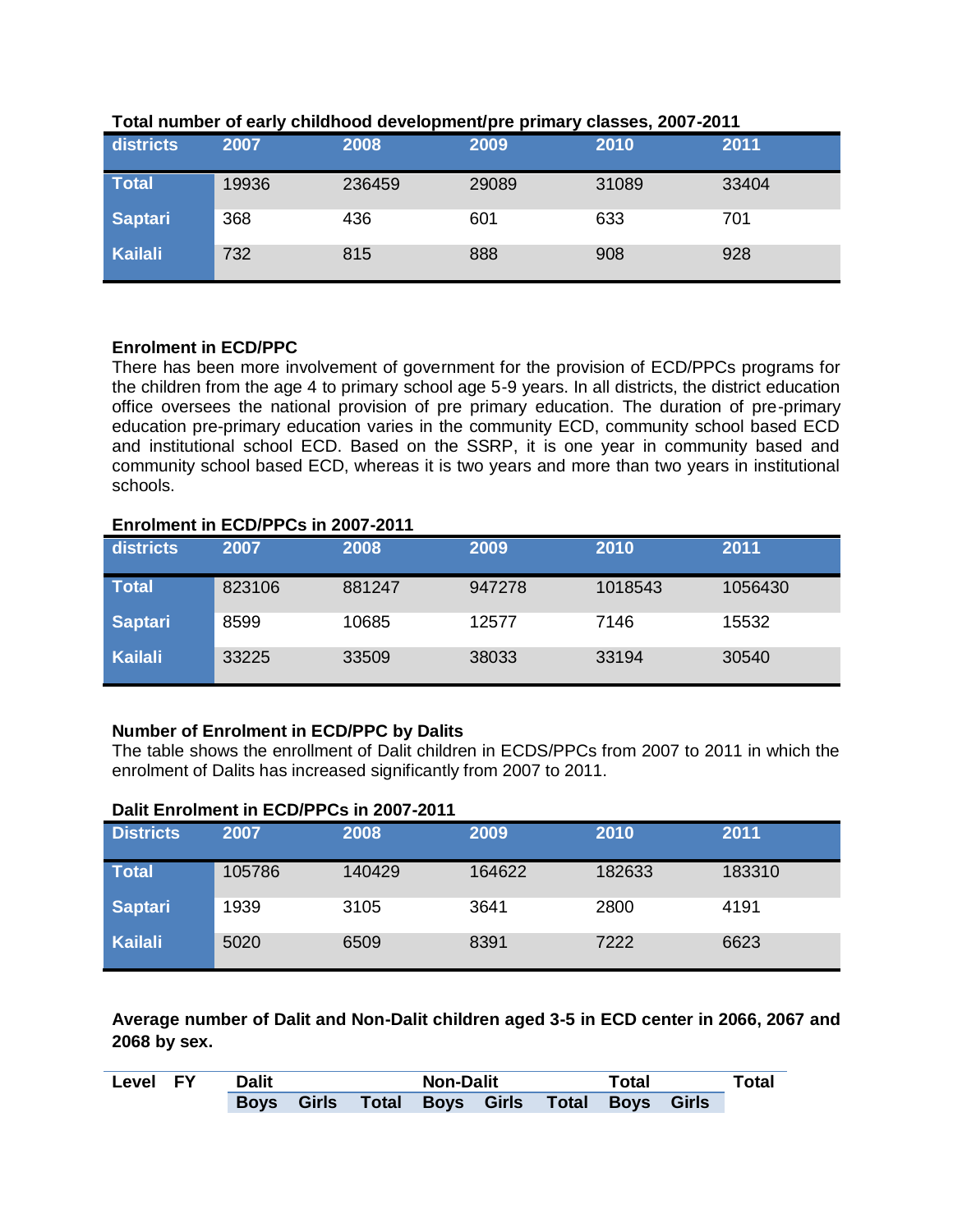|  |  |  |  |  | <b>ECD</b> 66/67 8 10 18 8 10 18 16 20 36 |  |
|--|--|--|--|--|-------------------------------------------|--|
|  |  |  |  |  | 67/68 11 12 23 6 7 13 17 20 36            |  |
|  |  |  |  |  | 68/69 10 13 23 13 8 21 23 21 44           |  |

There are currently 33,404 early childhood development (ECD) centres in Nepal, mainly in urban areas, with a gross enrolment rate of 60.2 per cent for 3–5 years olds. However, the level

of awareness of the importance of ECD is very low, especially in the most disadvantaged communities. Caregivers often provide only limited and rudimentary psychosocial care to young children in the home environment, and parenting programmes only reach a small percentage of families. Research shows that ECD plays an important role in successful transition to school for



children in Nepal, with higher promotion rates at Grade 1 and lower dropout. This is particularly true for girls and children from disadvantaged households. The government has recently developed minimum standards for ECD centres.

In the servey, while visiting six ECD senters it is observed and realized that ECD centers are not running properly with its vision in the school. It is found that ECD facilitater keep ECD children and Class one children together and teach them letters. Instead of being facilitator she teaches in the class.

### **5. Enrolment, dropout, repetition, promotion in the school**

### **Enrolment Trends by social groups at basic level**

Enrolment shows the level of access and participation in school education for school going age children. The government has placed emphasis on increasing enrolment in schools by various means of support through the SSRP and other programs, particularly focusing on the enrolment of girls, Dalits, Janajatis and disadvantaged community children.

The table below shows the trends of school enrolment of Dalits in which the average annual growth of Dalit students is highest in Terai belt and lowest in the valley.

### **Enrolment trend of Dalits at primary level by eco-belts, 2007-2011**

| <b>Eco-belts</b> | <b>School Year</b> |        |        |        |        |  |  |  |
|------------------|--------------------|--------|--------|--------|--------|--|--|--|
|                  | 2007               | 2008   | 2009   | 2010   | 2011   |  |  |  |
| <b>Mountain</b>  | 64592              | 72931  | 71818  | 77345  | 74679  |  |  |  |
| <b>Hill</b>      | 380556             | 414571 | 421922 | 435086 | 401805 |  |  |  |
| <b>Valley</b>    | 13814              | 14936  | 15342  | 14429  | 12639  |  |  |  |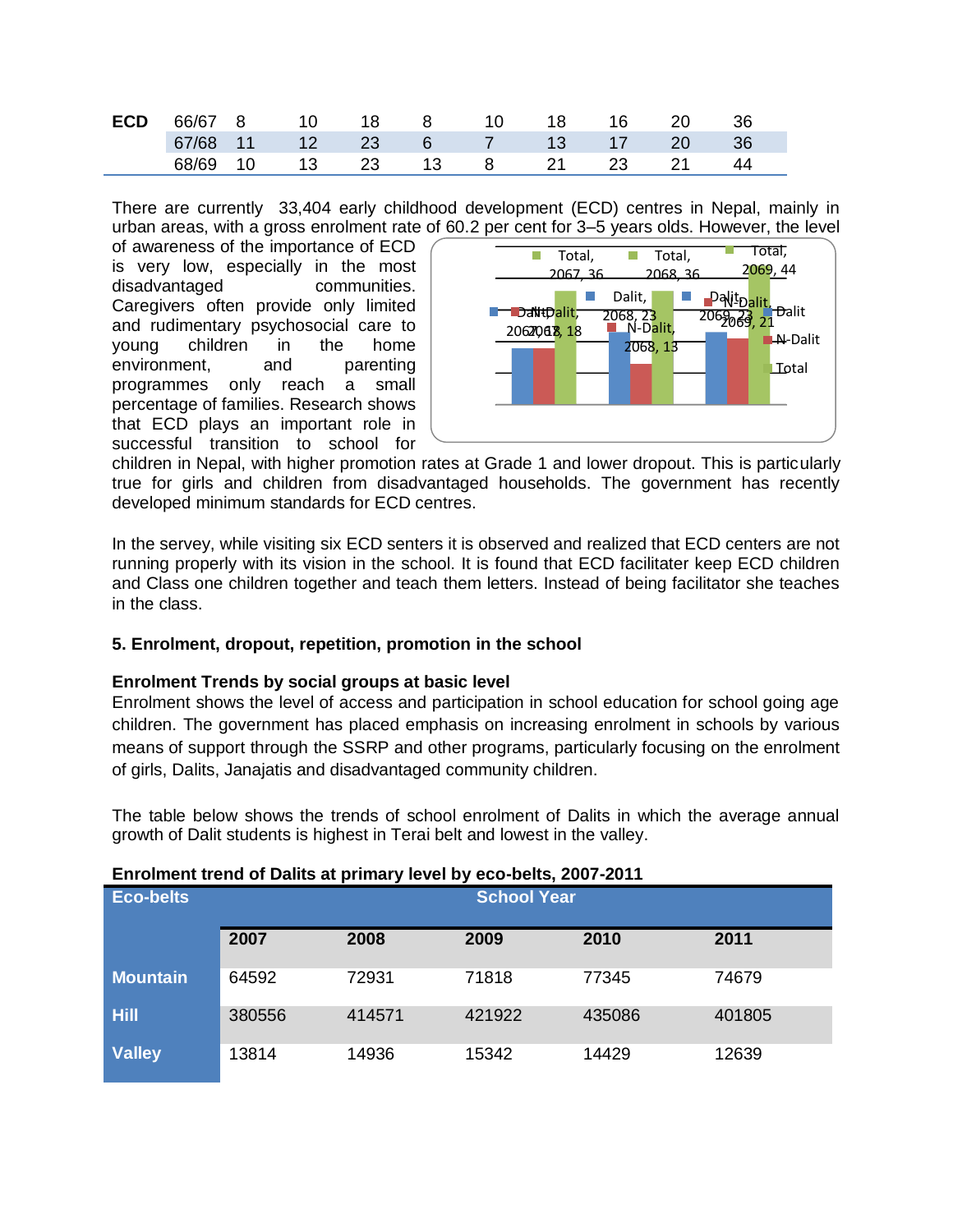| <b>NTerai</b> | 388450 | 463708 | 470893 | 537627  | 547663  |
|---------------|--------|--------|--------|---------|---------|
| <b>Total</b>  | 847412 | 966146 | 979975 | 1064487 | 1036786 |

### **Enrolment trends of Dalits at Lower Secondary level by eco-belts 2007-2011**

The table given below presents the trends of enrolment of Dalits at lower secondary level by eco-belts. The table exhibits the average number of students wherein the Terai belt has the highest number while the Hill has the lowest one.

| Enrolment trend of Dalits at Lower Secondary level by eco-belts, 2007-2011 |  |
|----------------------------------------------------------------------------|--|
|----------------------------------------------------------------------------|--|

| <b>Eco-belts</b> | <b>School Year</b> |        |        |        |        |  |  |
|------------------|--------------------|--------|--------|--------|--------|--|--|
|                  | 2007               | 2008   | 2009   | 2010   | 2011   |  |  |
| <b>Mountain</b>  | 8184               | 10705  | 12785  | 16958  | 19296  |  |  |
| <b>Hill</b>      | 68843              | 82400  | 98231  | 113200 | 119191 |  |  |
| <b>Valley</b>    | 5261               | 5940   | 6335   | 6270   | 5966   |  |  |
| <b>Terai</b>     | 59550              | 68774  | 85344  | 105173 | 120888 |  |  |
| <b>Total</b>     | 141838             | 167819 | 202695 | 241601 | 265341 |  |  |

### **Enrolment trends of Dalits at Lower Secondary level by eco-belts 2009-2011**

The table below shows the trends of enrolment of Dalits at basic level in which Terai has the highest rate and valley the lowest.

| Enrolment trend of Dalits at Basic level by eco-belts, 2007-2011 |  |
|------------------------------------------------------------------|--|
|------------------------------------------------------------------|--|

| <b>Eco-belts</b> | <b>School Year</b> |         |         |         |         |  |  |
|------------------|--------------------|---------|---------|---------|---------|--|--|
|                  | 2007               | 2008    | 2009    | 2010    | 2011    |  |  |
| <b>Mountain</b>  | 72776              | 83636   | 84603   | 94303   | 93975   |  |  |
| <b>Hill</b>      | 449399             | 496971  | 520153  | 548286  | 520996  |  |  |
| <b>Valley</b>    | 19075              | 20876   | 21677   | 20699   | 18605   |  |  |
| <b>Terai</b>     | 448000             | 532482  | 556237  | 642800  | 668551  |  |  |
| <b>Total</b>     | 989250             | 1133965 | 1182670 | 1306088 | 1302127 |  |  |

### **Share of Dalit enrolment in total enrolment at Basic level by eco-belts, 2009-2011**

The table below shows the share of Dalit enrolment in total enrolment at basic level. Compared to the shares of school enrolment of Dalits in 2007, the share is higher in 2011. And the share is highest in Terai and lowest in the valley.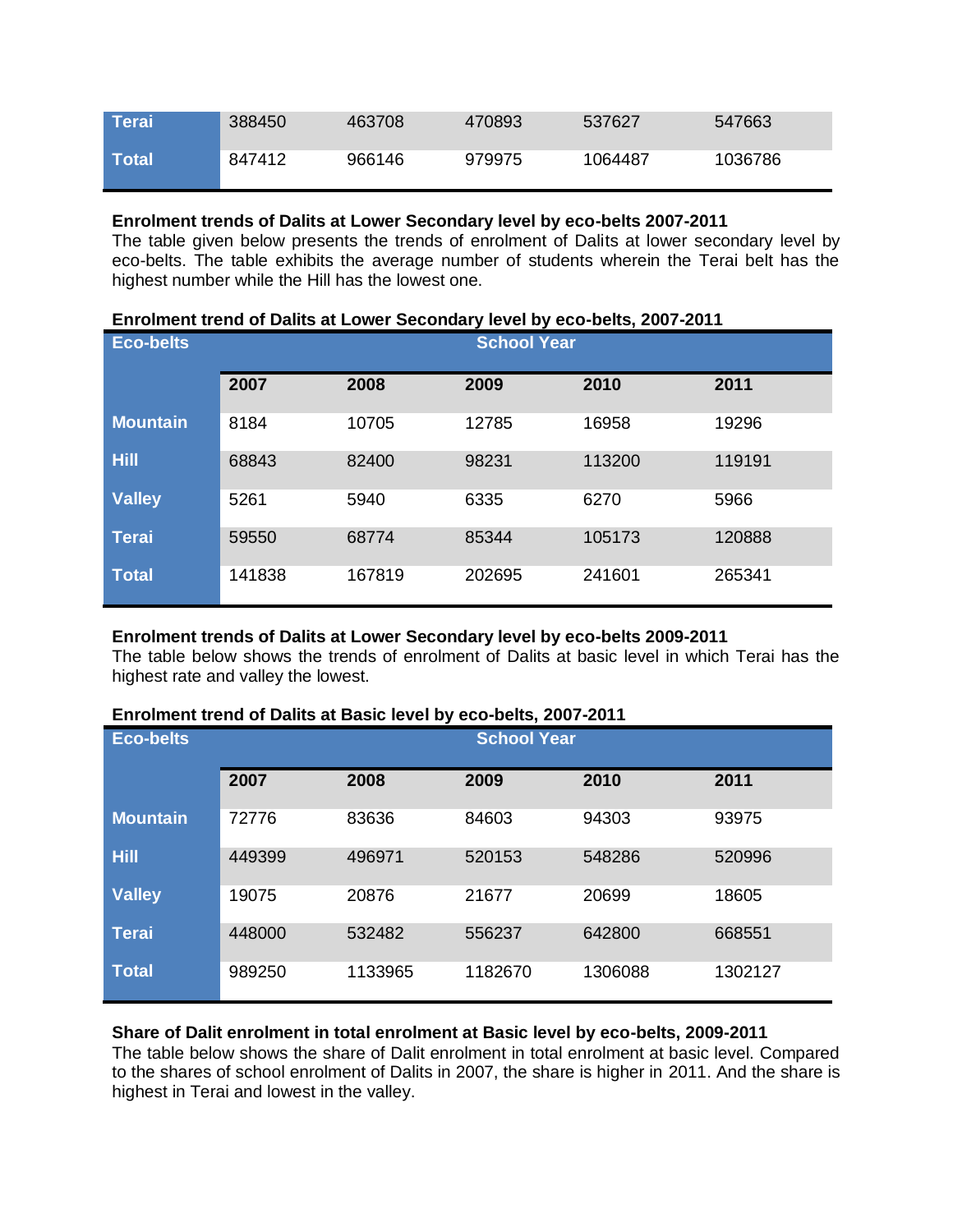| <b>Eco-belts</b> | <u>VE BAIR VIN UNIVERSITY ON VIN UNIVERSITY OF BAUR TU FUT AT US AURUI AUXIT AUT I</u> | <b>School Year</b> |      |      |      |  |
|------------------|----------------------------------------------------------------------------------------|--------------------|------|------|------|--|
|                  | 2007                                                                                   | 2008               | 2009 | 2010 | 2011 |  |
| <b>Mountain</b>  | 15.5                                                                                   | 15.3               | 15.5 | 16.1 | 16.5 |  |
| <b>Hill</b>      | 18.2                                                                                   | 18.8               | 19.4 | 20.3 | 20.0 |  |
| <b>Valley</b>    | 5.0                                                                                    | 5.5                | 5.0  | 5.0  | 4.4  |  |
| <b>Terai</b>     | 17.6                                                                                   | 19.9               | 19.6 | 21.8 | 22.3 |  |
| <b>Total</b>     | 16.9                                                                                   | 18.1               | 18.2 | 19.6 | 19.7 |  |

### **Share of Dalit enrolment in total enrolment at Basic level by eco-belts, 2007-2011**

### **Total number of Dalit enrolment at Secondary level by eco-belts, 2007-2011**

| <b>Eco-belts</b> |              |       |              | <b>School Year</b> |       |  |  |
|------------------|--------------|-------|--------------|--------------------|-------|--|--|
|                  | 2007<br>2008 |       | 2009<br>2010 |                    | 2011  |  |  |
| <b>Mountain</b>  | 2544         | 3457  | 4513         | 5973               | 6479  |  |  |
| <b>Hill</b>      | 19407        | 26145 | 32275        | 38094              | 40721 |  |  |
| <b>Valley</b>    | 2399         | 2787  | 3016         | 3035               | 3031  |  |  |
| <b>Terai</b>     | 18679        | 23261 | 28354        | 34340              | 39115 |  |  |
| <b>Total</b>     | 43029        | 55650 | 68158        | 81442              | 89346 |  |  |

## **Share of Dalit enrolment in total enrolment at secondary level by eco-belts, 2007-2011**

| <b>Eco-belts</b> |      |      | <b>School Year</b> |      |      |  |
|------------------|------|------|--------------------|------|------|--|
|                  | 2007 | 2008 | 2009               | 2010 | 2011 |  |
| <b>Mountain</b>  | 6.3  | 6.9  | 8.3                | 9.2  | 10.0 |  |
| Hill             | 7.3  | 8.6  | 9.7                | 11.1 | 11.5 |  |
| <b>Valley</b>    | 3.0  | 3.8  | 3.5                | 3.7  | 3.6  |  |
| <b>Terai</b>     | 6.6  | 8.1  | 8.9                | 10.7 | 11.3 |  |
| <b>Total</b>     | 6.4  | 7.8  | 8.6                | 10.0 | 10.5 |  |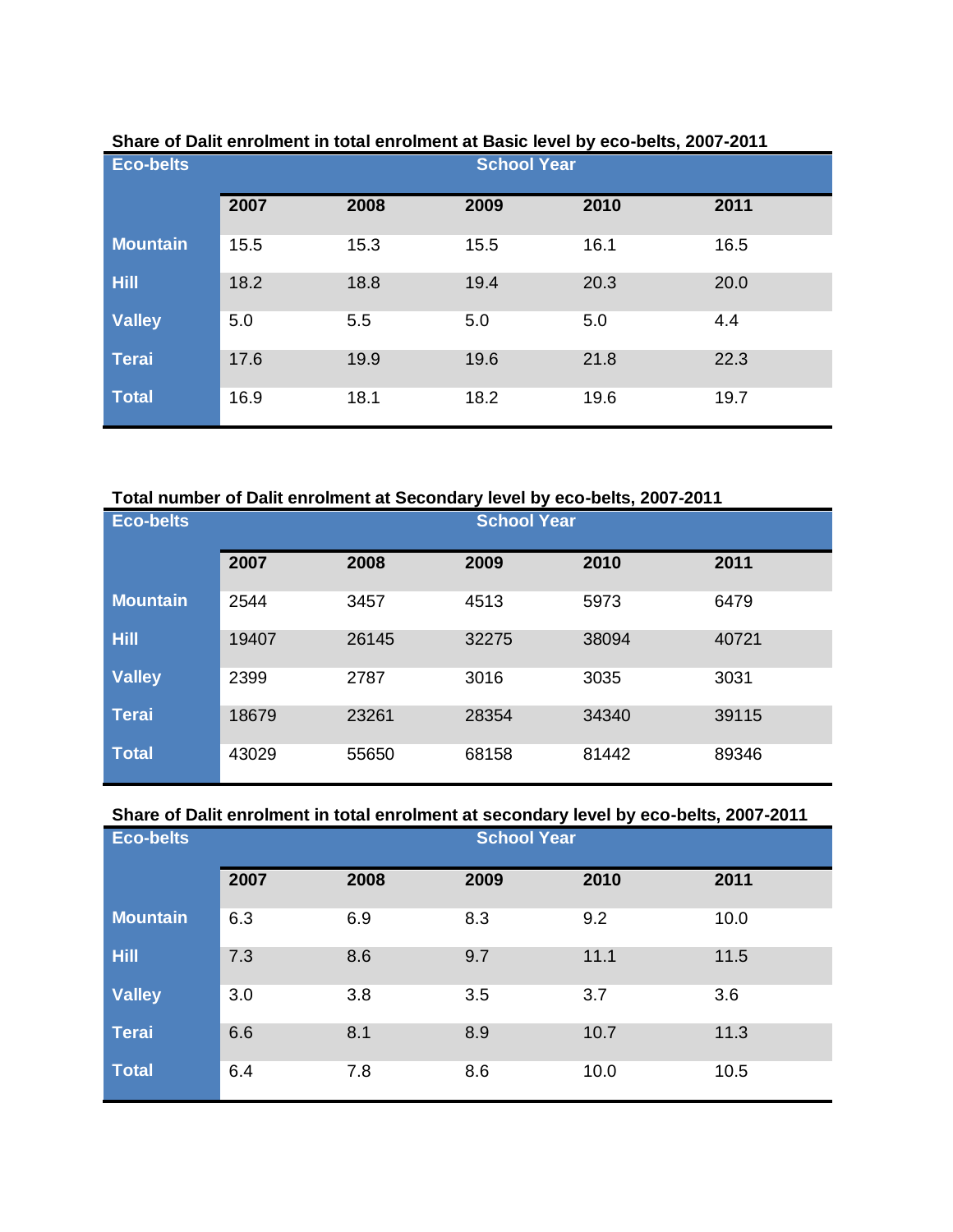### **Dalit enrolment by gender at Secondary and higher secondary levels, 2007-2012**

The table below shows the number of Dalit enrolment with the share of girls in total enrolment in the school year 2009-2010 to 2011-2012. On an average, the share of girls in 2009-2010 was more than 45% which reached 47% in 2011-2012.

|                 |          |                              |          | . ,                                                          |           |          |          |           |          |
|-----------------|----------|------------------------------|----------|--------------------------------------------------------------|-----------|----------|----------|-----------|----------|
| <b>Students</b> |          | <b>School Year 2009-2010</b> |          | <b>School Year 2010-2011</b><br><b>School Year 2011-2012</b> |           |          |          |           |          |
|                 | $9 - 10$ | $11 - 12$                    | $9 - 12$ | $9 - 10$                                                     | $11 - 12$ | $9 - 12$ | $9 - 10$ | $11 - 12$ | $9 - 12$ |
| <b>Class</b>    |          |                              |          |                                                              |           |          |          |           |          |
| <b>Girls</b>    | 30774    | 5265                         | 36039    | 37548                                                        | 8916      | 46464    | 42453    | 1199      | 53652    |
| <b>Boys</b>     | 37384    | 6417                         | 43801    | 43894                                                        | 11249     | 55143    | 46895    | 12867     | 59762    |
| <b>Total</b>    | 68158    | 11682                        | 79840    | 81442                                                        | 20165     | 101607   | 89346    | 24065     | 113411   |
| % of girls      | 45.2     | 45.1                         | 45.1     | 46.1                                                         | 44.2      | 45.7     | 47.5     | 46.5      | 47.3     |

**Dalit enrolment by gender at Secondary and higher secondary levels, 2007-2012** 

Information on enrolment, dropout, repetition and promotion of the students of the sampled schools were collected by reviewing the records and register maintained by each school.

## **Average number of Dalit and Non-Dalit children enrolled in 2066, 2067 and 2068 by sex and grade**

| level            | FY   | <b>Dalit</b> |              |              | <b>Non-Dalit</b> |              |              | <b>Total</b> |              | <b>Total</b> |
|------------------|------|--------------|--------------|--------------|------------------|--------------|--------------|--------------|--------------|--------------|
|                  |      | <b>Boys</b>  | <b>Girls</b> | <b>Total</b> | <b>Boys</b>      | <b>Girls</b> | <b>Total</b> | <b>Boys</b>  | <b>Girls</b> |              |
| <b>Primary</b>   | 2066 | 12           | 10           | 22           | 15               | 13           | 28           | 27           | 22           | 49           |
|                  | 2067 | 9            | 10           | 19           | 13               | 11           | 24           | 22           | 21           | 42           |
|                  | 2068 | 10           | 11           | 21           | 13               | 13           | 26           | 24           | 23           | 47           |
| Lower            | 2066 | 16           | 12           | 28           | 36               | 34           | 71           | 52           | 46           | 98           |
| <b>Secondary</b> | 2067 | 16           | 15           | 31           | 37               | 33           | 70           | 52           | 48           | 100          |
|                  | 2068 | 15           | 17           | 32           | 33               | 35           | 68           | 49           | 51           | 99           |
| <b>Secondary</b> | 2066 | 13           | 10           | 23           | 56               | 48           | 104          | 69           | 57           | 126          |
|                  | 2067 | 15           | 14           | 29           | 56               | 49           | 106          | 71           | 63           | 135          |
|                  | 2068 | 16           | 15           | 31           | 52               | 50           | 102          | 68           | 64           | 133          |

Data presented in Table 2 shows that the average number of girls who were enrolled at all

levels in the school was lower than that of the boys. Another striking pattern in the average number of the dalit students compared to non-dalit shows that number of dalit students decreased sharply as they go up in the higher level from primary

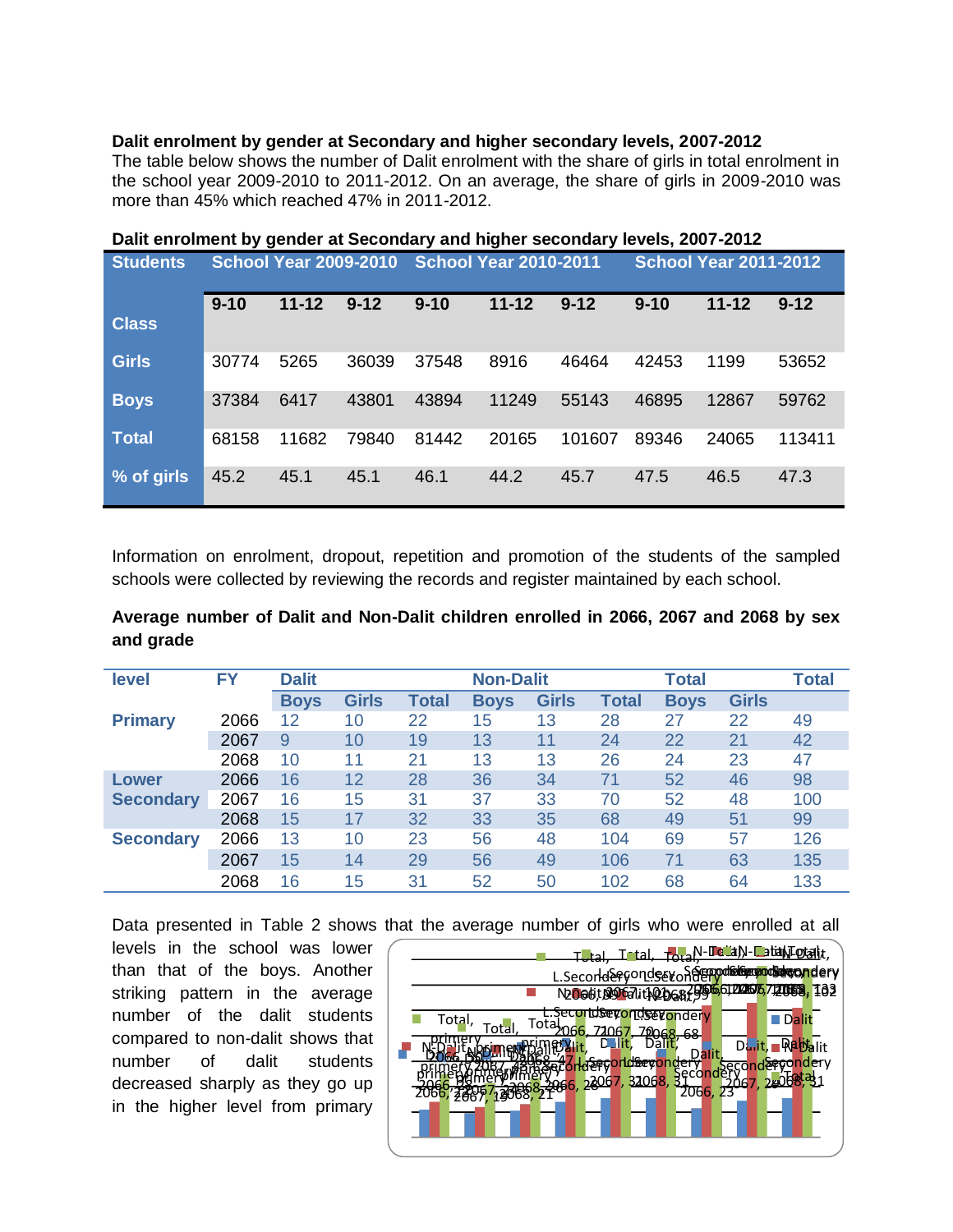level. Decrease in the number of dalit girls was found to be higher than those of other. For example, the average number of dalit girls and boys were 44 and 49 respectively at the primary level in 2067 and 11 and 15 at the higher secondary level. In the same year the average number of girls from other group were 86 and that of boys 98 in 2067 at the primary level whereas this figure was 71 and 90 at the higher secondary level. Although the average number of students increased in 2068 but the gap between boys and girls as well as between dalit and non-dalit remained in the similar pattern.

| <b>Levels</b>                     | <b>Districts</b> | 2007               | 2008  | 2009  | 2010  | 2011  |
|-----------------------------------|------------------|--------------------|-------|-------|-------|-------|
| <b>Primary</b>                    | Total            | 29220              | 30924 | 31655 | 32684 | 33881 |
|                                   | Saptari          | 346                | 346   | 336   | 336   | 481   |
|                                   | Kailali          | 566                | 585   | 578   | 600   | 599   |
| <b>Lower</b><br>secondary         | Total            | 9739               | 10636 | 11341 | 11939 | 13791 |
|                                   | Saptari          | 114                | 114   | 102   | 102   | 176   |
|                                   | Kailali          | 263                | 263   | 282   | 291   | 324   |
| <b>Secondary</b>                  | Total            | 5894               | 6516  | 6928  | 7266  | 7938  |
|                                   | Saptari          | 64                 | 64    | 52    | 52    | 72    |
|                                   | Kailali          | 129                | 129   | 133   | 138   | 143   |
| <b>Higher</b><br><b>Secondary</b> | Total            | $\pmb{\times}$     | 1556  | 2512  | 2564  | 3382  |
|                                   | Saptari          | $\pmb{\mathsf{X}}$ | 11    | 28    | 28    | 41    |
|                                   | Kailali          | $\pmb{\mathsf{X}}$ | 43    | 56    | 56    | 81    |

## **Number of Schools by Level and Unit in 2007-2011 in Nepal**

### **Total Number of schools by unit in 2007-2011**

| districts      | 2007  | 2008  | 2009  | 2010  | 2011  |
|----------------|-------|-------|-------|-------|-------|
| <b>Total</b>   | 29448 | 31156 | 32130 | 33160 | 34361 |
| <b>Saptari</b> | 351   | 351   | 340   | 340   | 484   |
| <b>Kailali</b> | 568   | 585   | 583   | 605   | 605   |

**Total number of students at levels in all school types 2007-2011**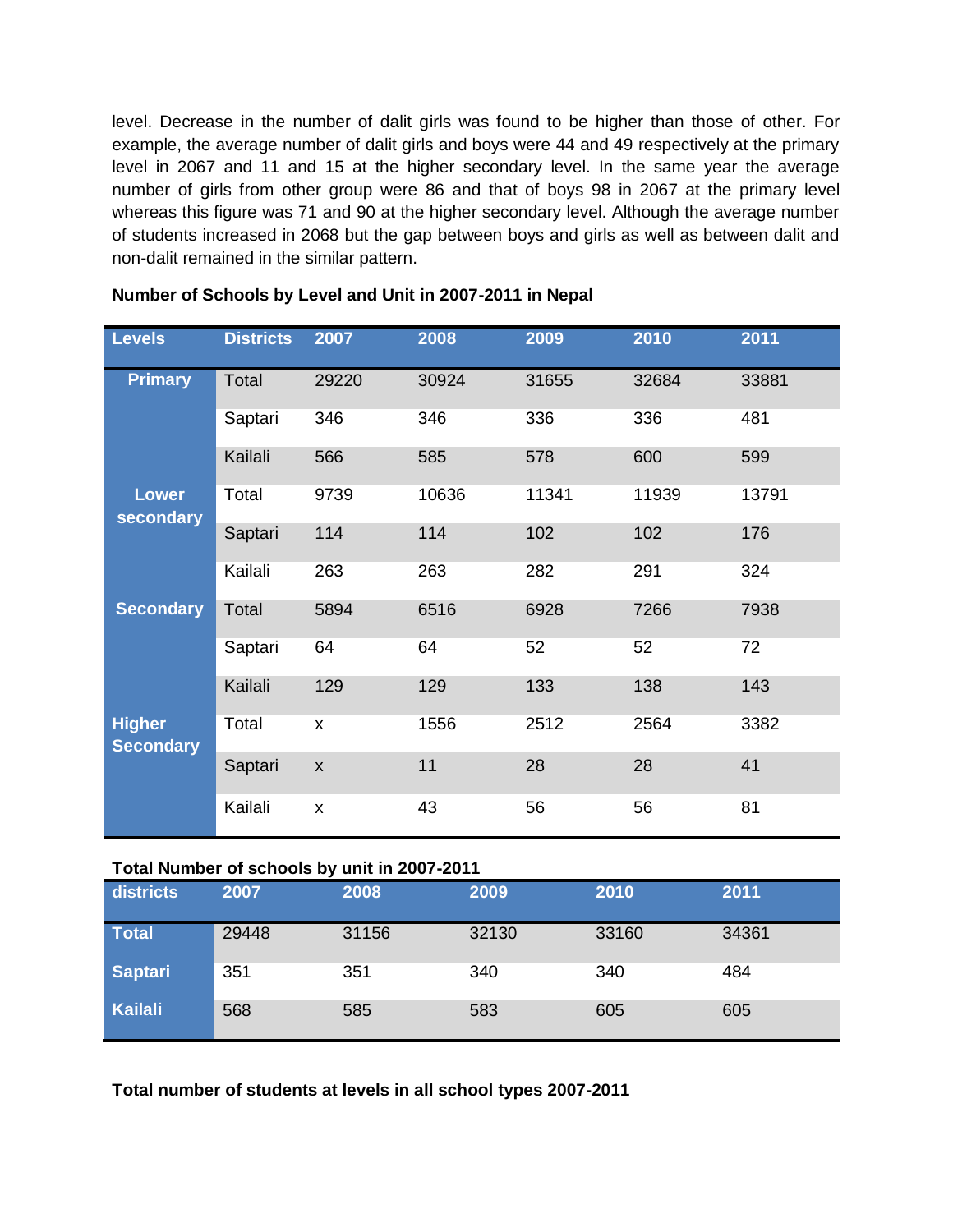| <b>Levels</b>    | districts | 2007    | 2008    | 2009    | 2010    | 2011    |
|------------------|-----------|---------|---------|---------|---------|---------|
| <b>Primary</b>   | Total     | 4418713 | 4782313 | 4900663 | 4951956 | 4782885 |
|                  | Saptari   | 98048   | 73094   | 90316   | 62442   | 108194  |
|                  | Kailali   | 132310  | 135688  | 132933  | 135314  | 122814  |
| <b>Lower</b>     | Total     | 1443515 | 1466862 | 1604422 | 1699927 | 1812680 |
| <b>Secondary</b> | Saptari   | 27800   | 11854   | 22279   | 16162   | 31770   |
|                  | Kailali   | 43608   | 49905   | 49858   | 53948   | 58247   |
| <b>Secondary</b> | Total     | 671183  | 715378  | 790348  | 811910  | 848569  |
|                  | Saptari   | 12236   | 6179    | 10303   | 5719    | 13688   |
|                  | Kailali   | 19583   | 20224   | 22997   | 24703   | 25681   |

# **Total number of Dalit Students at school Levels 2007-2011**

| <b>Levels</b>                     | <b>Districts</b> | 2007               | 2008           | 2009   | 2010    | 2011    |
|-----------------------------------|------------------|--------------------|----------------|--------|---------|---------|
| <b>Primary</b>                    | Total            | 847412             | 966146         | 979975 | 1064487 | 1036786 |
|                                   | Saptari          | 12673              | 23806          | 22470  | 21468   | 37173   |
|                                   | Kailali          | 24002              | 26733          | 29067  | 29701   | 26861   |
| <b>Lower</b>                      | Total            | 141838             | 167819         | 202695 | 241601  | 265341  |
| <b>Secondary</b>                  | Saptari          | 1659               | 2287           | 3409   | 3430    | 8100    |
|                                   | Kailali          | 4058               | 4557           | 6395   | 7763    | 8186    |
| <b>Secondary</b>                  | Total            | 43029              | 55650          | 68158  | 81442   |         |
|                                   | Saptari          | 532                | 738            | 1136   | 963     | 2361    |
|                                   | Kailali          | 1164               | 1331           | 1991   | 2594    | 2592    |
| <b>Higher</b><br><b>Secondary</b> | Total            | X                  | X              | 11682  | 2165    | 24065   |
|                                   | Saptari          | $\pmb{\mathsf{X}}$ | $\pmb{\times}$ | 75     | 168     | 554     |
|                                   | Kailali          | X                  | X              | 243    | 526     | 494     |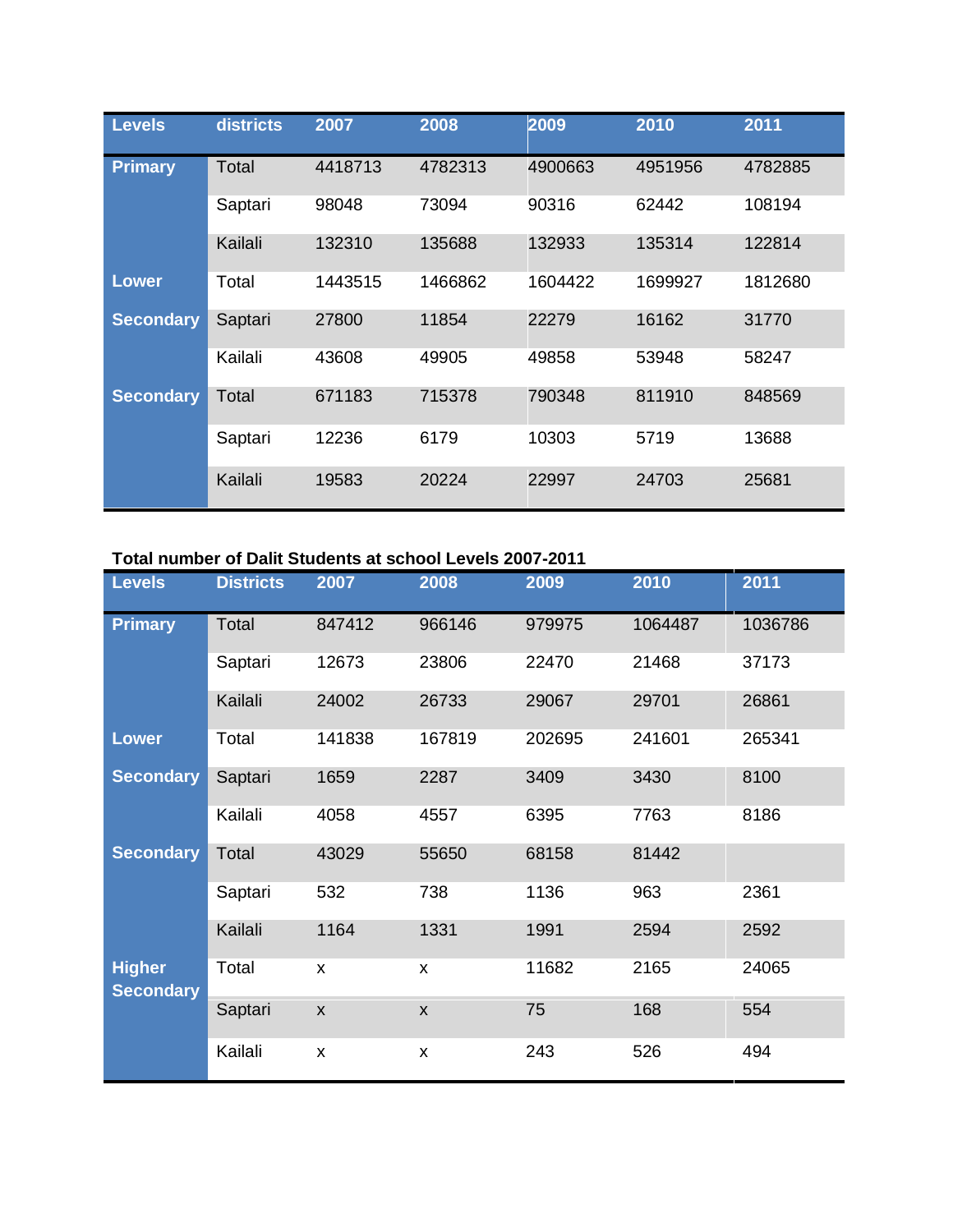### **Promotion Rate from 2009 to 2011**

## **Grade wise promotion rate at primary level, 2009**

| <b>District</b> | Grade 1to2 | Grade 2 to 3 | Grade<br>to 4 | 3 Grade 4 to Grade 5 to 6<br>5 |      | Grade 1-5 |
|-----------------|------------|--------------|---------------|--------------------------------|------|-----------|
| <b>Total</b>    | 63.5       | 85.0         | 86.3          | 87.5                           | 85.8 | 79.1      |
| Saptari         | 63.1       | 82.0         | 85.7          | 85.3                           | 84.4 | 80.7      |
| Kailali         | 76.9       | 85.6         | 89.1          | 92.4                           | 84.7 | 85.0      |

## **Grade wise promotion rate at primary level, 2010**

| <b>District</b> | Grade 1to2 | Grade 2 to | Grade<br>to 4 | 3 Grade 4 to 5 Grade 5 to 6 |      | Grade 1-5 |
|-----------------|------------|------------|---------------|-----------------------------|------|-----------|
| Total           | 69.1       | 86.2       | 87.6          | 88.4                        | 87.8 | 81.9      |
| Saptari         | 71.5       | 84.6       | 89.0          | 89.4                        | 87.2 | 83.0      |
| Kailali         | 74.5       | 92.7       | 92.9          | 92.8                        | 92.7 | 88.2      |

## **Grade wise promotion rate at primary level, 2011-12**

| <b>District</b> | Grade 1to2 | Grade 2 to | <b>Grade</b><br>to 4 | 3 Grade 4 to 5 Grade 5 to 6 |      | Grade 1-5 |
|-----------------|------------|------------|----------------------|-----------------------------|------|-----------|
| Total           | 70.8       | 87.4       | 89.0                 | 88.8                        | 88.4 | 83.1      |
| Saptari         | 65.5       | 82.2       | 82.8                 | 78.9                        | 84.2 | 77.3      |
| Kailali         | 77.8       | 92.9       | 95.3                 | 92.8                        | 94.2 | 89.6      |

### **Gradewise promotion rate at lower secondary and secondary level, 2009(2066-67)**

| <b>District</b> | Grade<br>6to7 | Grade<br>- 7 -<br>to 8 | Grade 8 Grade<br>to <sub>9</sub> | $\sqrt{9}$<br>to $10$ | test<br>exam | <b>Grade</b><br>$6$ to $8$ | Grade 9<br>to $10$ |
|-----------------|---------------|------------------------|----------------------------------|-----------------------|--------------|----------------------------|--------------------|
| Total           | 86.2          | 86.6                   | 85.0                             | 87.6                  | 80.8         | 86.0                       | 84.5               |
| <b>Saptari</b>  | 87.7          | 88.3                   | 88.3                             | 88.6                  | 81.7         | 88.1                       | 85.2               |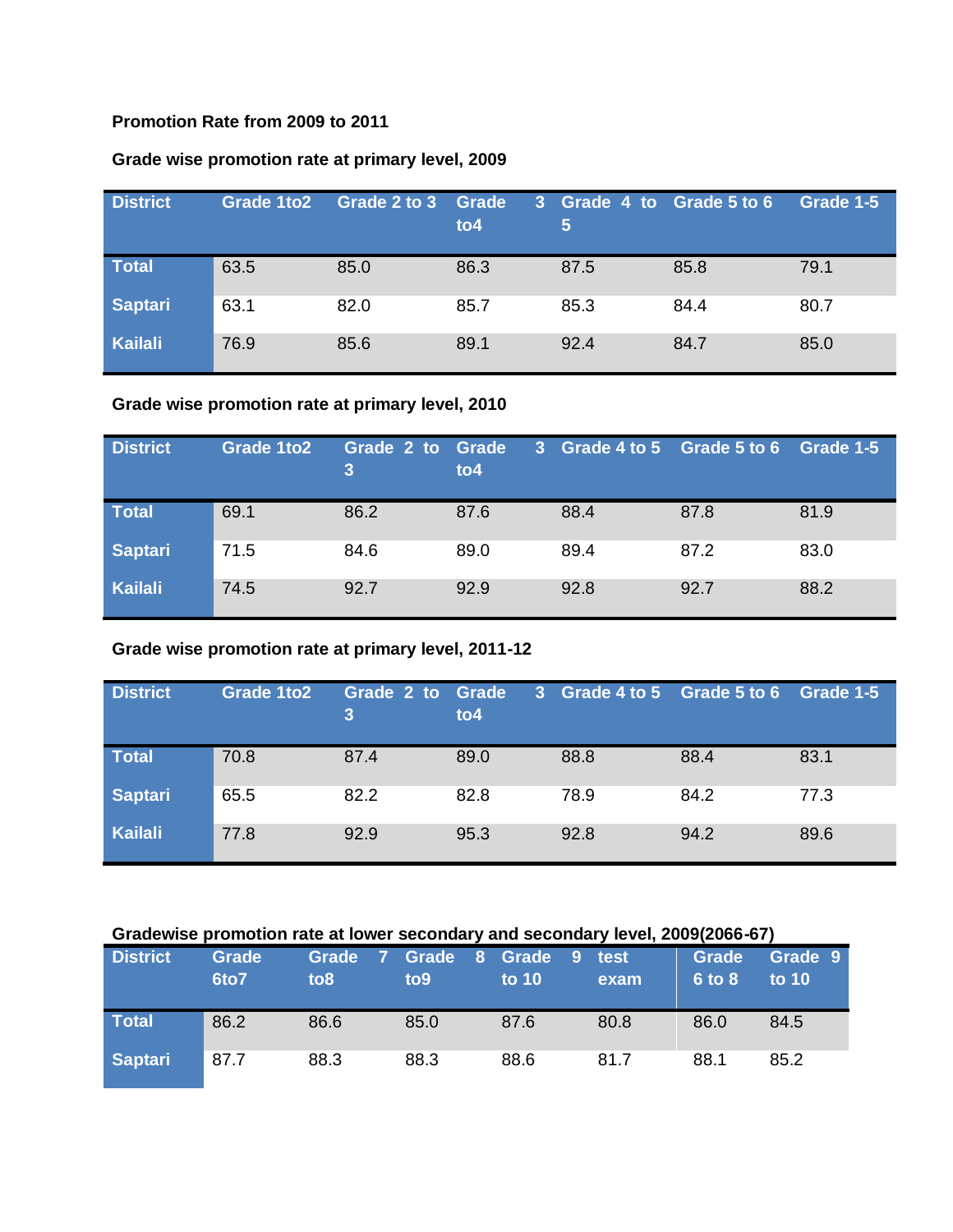| Kailali 86.5 85.9 86.3 87.5 78.9 86.3 83.6 |  |  |  |  |
|--------------------------------------------|--|--|--|--|
|                                            |  |  |  |  |

|                 | Gradewise promotion rate at lower secondary and secondary level, 2010(2067-68) |                 |                 |            |      |              |         |  |  |  |  |
|-----------------|--------------------------------------------------------------------------------|-----------------|-----------------|------------|------|--------------|---------|--|--|--|--|
| <b>District</b> | Grade                                                                          | Grade           | Grade<br>8      | Grade<br>9 | test | <b>Grade</b> | Grade 9 |  |  |  |  |
|                 | 6to7                                                                           | to <sub>8</sub> | to <sub>9</sub> | to $10$    | exam | 6 to 8       | to $10$ |  |  |  |  |
| <b>Total</b>    | 87.4                                                                           | 88.4            | 86.0            | 88.5       | 86.3 | 87.3         | 87.5    |  |  |  |  |
| <b>Saptari</b>  | 90.2                                                                           | 85.8            | 84.9            | 84.6       | 88.2 | 87.3         | 86.4    |  |  |  |  |
| Kailali         | 91.9                                                                           | 91.6            | 91.4            | 93.9       | 87.1 | 91.6         | 90.9    |  |  |  |  |

**Gradewise promotion rate at lower secondary and secondary level, 2010(2067-68)**

## **Gradewise promotion rate at lower secondary and secondary level, 2011-12(2068-69)**

| <b>District</b> | <b>Grade</b><br>6to7 | Grade<br>to <sub>8</sub> | Grade<br>8<br>to <sub>9</sub> | Grade<br>9<br>to 10 | test<br>exam | <b>Grade</b><br>6 to 8 | Grade 9<br>to 10 |
|-----------------|----------------------|--------------------------|-------------------------------|---------------------|--------------|------------------------|------------------|
| <b>Total</b>    | 88.3                 | 88.9                     | 86.9                          | 89.4                | 89.4         | 88.0                   | 89.4             |
| <b>Saptari</b>  | 83.5                 | 80.1                     | 82.0                          | 80.8                | 82.6         | 82.0                   | 81.7             |
| Kailali         | 92.1                 | 95.1                     | 91.4                          | 92.8                | 91.5         | 92.8                   | 92.2             |

## **Average number of Dalit and Non-Dalit children passed exam in 2066, 2067 and 2068 by sex and grade**

| level            | FY   | <b>Dalit</b> |                |              | <b>Non-Dalit</b> |              |              | <b>Total</b> |              | <b>Total</b> |
|------------------|------|--------------|----------------|--------------|------------------|--------------|--------------|--------------|--------------|--------------|
|                  |      | <b>Boys</b>  | <b>Girls</b>   | <b>Total</b> | <b>Boys</b>      | <b>Girls</b> | <b>Total</b> | <b>Boys</b>  | <b>Girls</b> |              |
| <b>Primary</b>   | 2066 | 9            | 5              | 14           | 11               | 10           | 21           | 20           | 15           | 35           |
|                  | 2067 | 8            | 6              | 14           | 10               | 13           | 23           | 18           | 19           | 37           |
|                  | 2068 |              | 4              | 11           | 11               | 12           | 23           | 18           | 16           | 35           |
| Lower            | 2066 | 10           | 9              | 19           | 28               | 25           | 53           | 39           | 34           | 73           |
| <b>Secondary</b> | 2067 | 12           | 13             | 25           | 27               | 25           | 52           | 38           | 38           | 76           |
|                  | 2068 | 12           | 13             | 25           | 30               | 29           | 59           | 42           | 42           | 84           |
| <b>Secondary</b> | 2066 | 10           | $\overline{ }$ | 17           | 49               | 44           | 93           | 59           | 51           | 110          |
|                  | 2067 | 11           | 6              | 17           | 30               | 29           | 59           | 41           | 35           | 75           |
|                  | 2068 | 12           | 11             | 23           | 31               | 36           | 67           | 41           | 51           | 60           |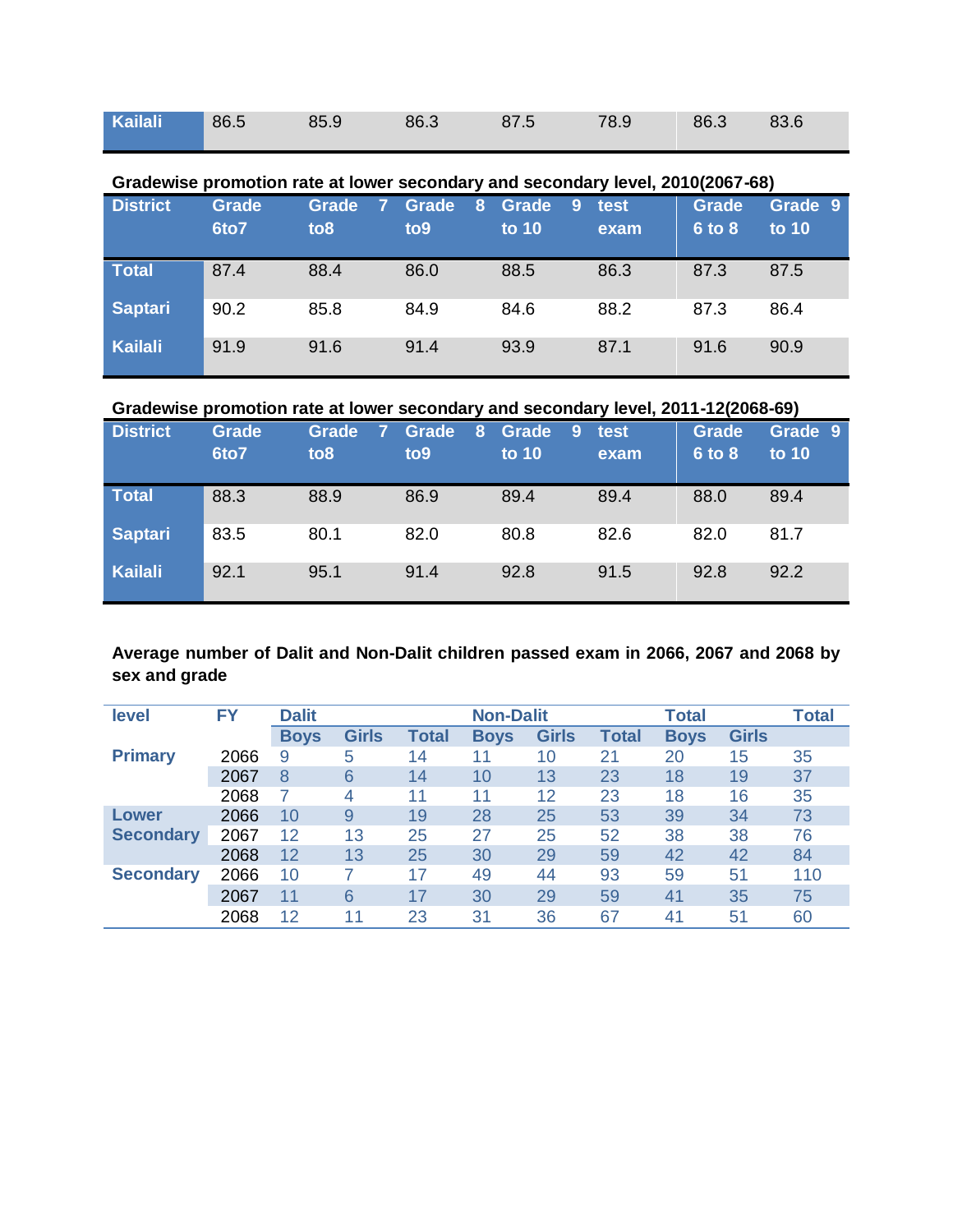| Totaļ,<br>Total,                                | ाठाता<br>flervTotal                 |
|-------------------------------------------------|-------------------------------------|
| cond                                            |                                     |
| Total, Total, Totaleconder Conder 1988, 59      | Seconde 2088, 66                    |
|                                                 | 2067. 59N-Dalit                     |
|                                                 | $D_{\text{dur}}$ t $_{\text{corr}}$ |
| 13067, 23068, <del>29</del> cond6econd6econdery |                                     |
| 067, 12068, 12<br>20662                         | $-2066, 12067, 16068, 23$           |
|                                                 |                                     |

## **Repetition:**

## **Grade wise repetition rate at primary level, 2009**

| <b>District</b> | <b>Grade 1</b> | <b>Grade 2</b> | Grade 3 | Grade 4 | Grade 5 | Grade 1-5 |
|-----------------|----------------|----------------|---------|---------|---------|-----------|
| <b>Total</b>    | 26.5           | 10.6           | 9.1     | 8.6     | 6.7     | 14.4      |
| Saptari         | 21.2           | 8.4            | 6.2     | 7.1     | 5.0     | 11.5      |
| Kailali         | 15.1           | 8.1            | 8.1     | 6.8     | 6.0     | 9.4       |

## **Grade wise repetition rate at primary level, 2010**

| <b>District</b> | Grade 1 | <b>Grade 2</b> | Grade 3 | Grade 4 | Grade 5 | Grade 1-5 |
|-----------------|---------|----------------|---------|---------|---------|-----------|
| Total           | 22.6    | 8.6            | 7.9     | 7.8     | 5.7     | 12.1      |
| Saptari         | 19.4    | 7.0            | 6.9     | 6.2     | 4.9     | 10.0      |
| Kailali         | 11.9    | 4.9            | 5.3     | 5.7     | 4.6     | 6.8       |

# **Grade wise repetition rate at primary level, 2011-12**

| <b>District</b> | Grade 1 | <b>Grade 2</b> | Grade 3 | Grade 4 | Grade 5 | Grade 1-5 |
|-----------------|---------|----------------|---------|---------|---------|-----------|
| Total           | 21.3    | 8.3            | 7.4     | 7.5     | 5.4     | 11.5      |
| <b>Saptari</b>  | 33.3    | 13.1           | 11.1    | 16.0    | 9.2     | 18.3      |
| Kailali         | 4.0     | 2.8            | 2.6     | 2.4     | 2.5     | 3.2       |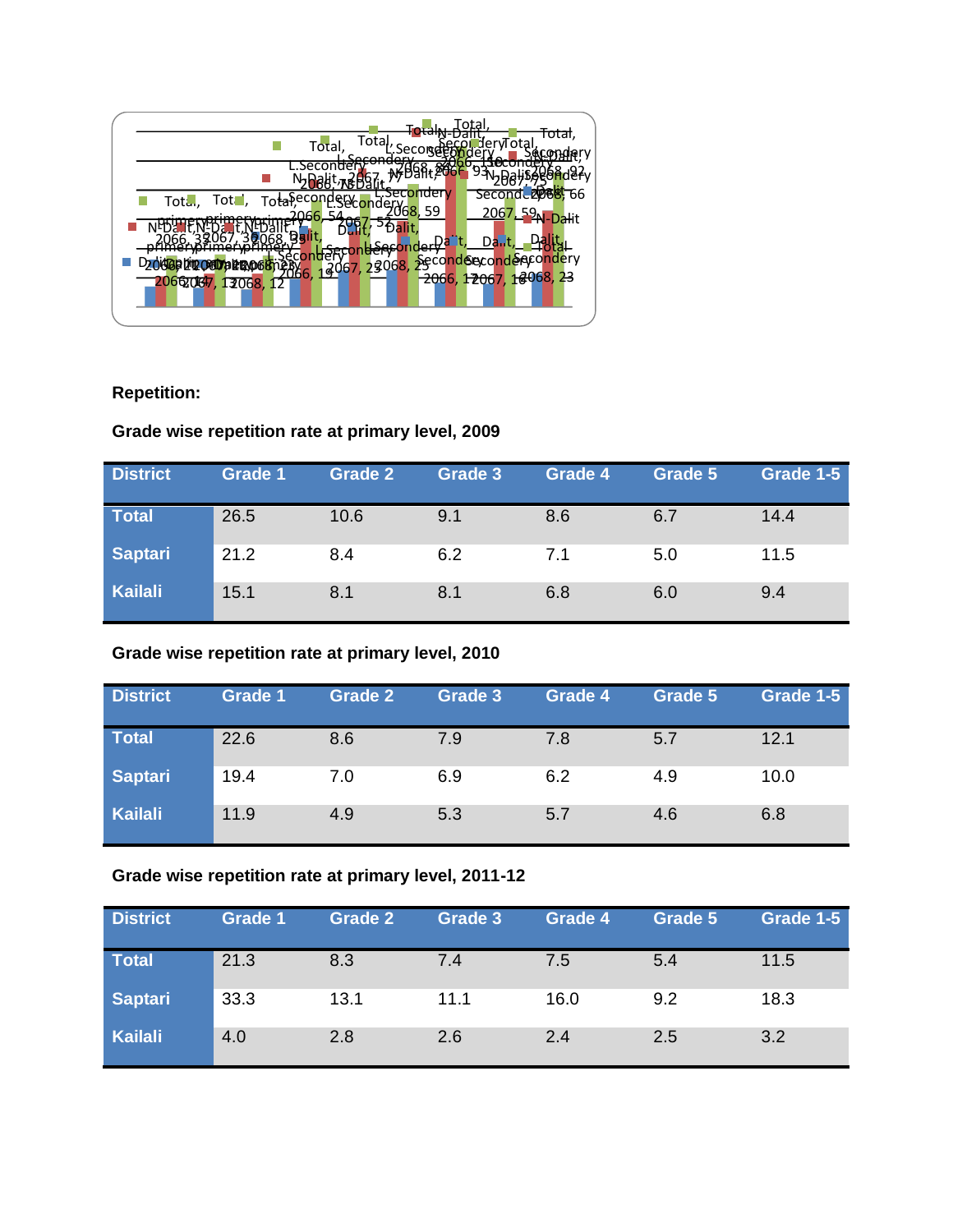| <b>District</b> | Grade 6 | <b>Grade 7</b> | Grade 8 | Grade 9 | Grade 10 | Grade<br>6 to 8 | Grade 9<br>to 10 |
|-----------------|---------|----------------|---------|---------|----------|-----------------|------------------|
| <b>Total</b>    | 7.8     | 6.6            | 6.5     | 7.1     | 6.2      | 7.0             | 6.7              |
| Saptari         | 5.5     | 5.8            | 5.4     | 6.7     | 6.2      | 5.6             | 6.5              |
| <b>Kailali</b>  | 5.9     | 8.1            | 5.9     | 7.2     | 6.4      | 6.6             | 6.8              |

### **Gradewise repetition rate at lower secondary and secondary level, 2009(2066-67)**

#### **Gradewise repetition rate at lower secondary and secondary level, 2010(2067-68)**

| <b>District</b> | Grade 6 | Grade 7 | Grade 8 | Grade 9 | Grade 10 | Grade<br>6 to 8 | Grade 9<br>to 10 |
|-----------------|---------|---------|---------|---------|----------|-----------------|------------------|
| <b>Total</b>    | 6.8     | 5.5     | 6.6     | 4.9     | 2.6      | 6.3             | 3.8              |
| <b>Saptari</b>  | 1.8     | 1.5     | 2.3     | 1.7     | 0.9      | 1.9             | 1.3              |
| Kailali         | 5.4     | 5.0     | 4.6     | 3.7     | 3.4      | 5.0             | 3.6              |

### **Gradewise repetition rate at lower secondary and secondary level, 2011-12(2068-69)**

| <b>District</b> | Grade 6 | Grade 7 | Grade 8 | Grade 9 | Grade 10 | Grade<br>6 to 8 | Grade 9<br>to 10 |
|-----------------|---------|---------|---------|---------|----------|-----------------|------------------|
| <b>Total</b>    | 5.4     | 5.1     | 6.0     | 4.7     | 2.5      | 5.5             | 3.7              |
| <b>Saptari</b>  | 8.0     | 9.1     | 8.5     | 9.5     | 5.2      | 8.5             | 7.4              |
| <b>Kailali</b>  | 4.4     | 2.4     | 3.3     | 2.9     | 2.5      | 3.4             | 2.7              |

## **Average number of Dalit and Non-Dalit children class repetition in 2066, 2067 and 2068 by sex and grade**

| level            | <b>FY</b> | <b>Dalit</b>   |              |              | <b>Non-Dalit</b> |                  |              | <b>Total</b> |              | <b>Total</b> |
|------------------|-----------|----------------|--------------|--------------|------------------|------------------|--------------|--------------|--------------|--------------|
|                  |           | <b>Boys</b>    | <b>Girls</b> | <b>Total</b> | <b>Boys</b>      | <b>Girls</b>     | <b>Total</b> | <b>Boys</b>  | <b>Girls</b> |              |
| <b>Primary</b>   | 2066      |                | 2            | 3            |                  |                  | 2            | 2            | 3            | 5            |
|                  | 2067      |                | 2            | 3            |                  |                  | 2            | 2            | 3            | 5            |
|                  | 2068      | $\Omega$       |              |              |                  | $\left( \right)$ | O            | Ω            |              |              |
| Lower            | 2066      | 1              |              | 2            | 3                | 2                | 5            | 4            | 3            |              |
| <b>Secondary</b> | 2067      |                |              | っ            | 3                | 3                | 8            | 4            |              | 8            |
|                  | 2068      |                |              |              |                  |                  |              | 2            |              |              |
| <b>Secondary</b> | 2066      | $\overline{0}$ |              |              | 3                | 2                | 5            | 3            | 3            | 6            |
|                  | 2067      | 2              |              | 3            |                  |                  | 3            | 3            | 2            | 5            |
|                  | 2068      |                |              | ◠            |                  | っ                | 4            | 3            |              | 6            |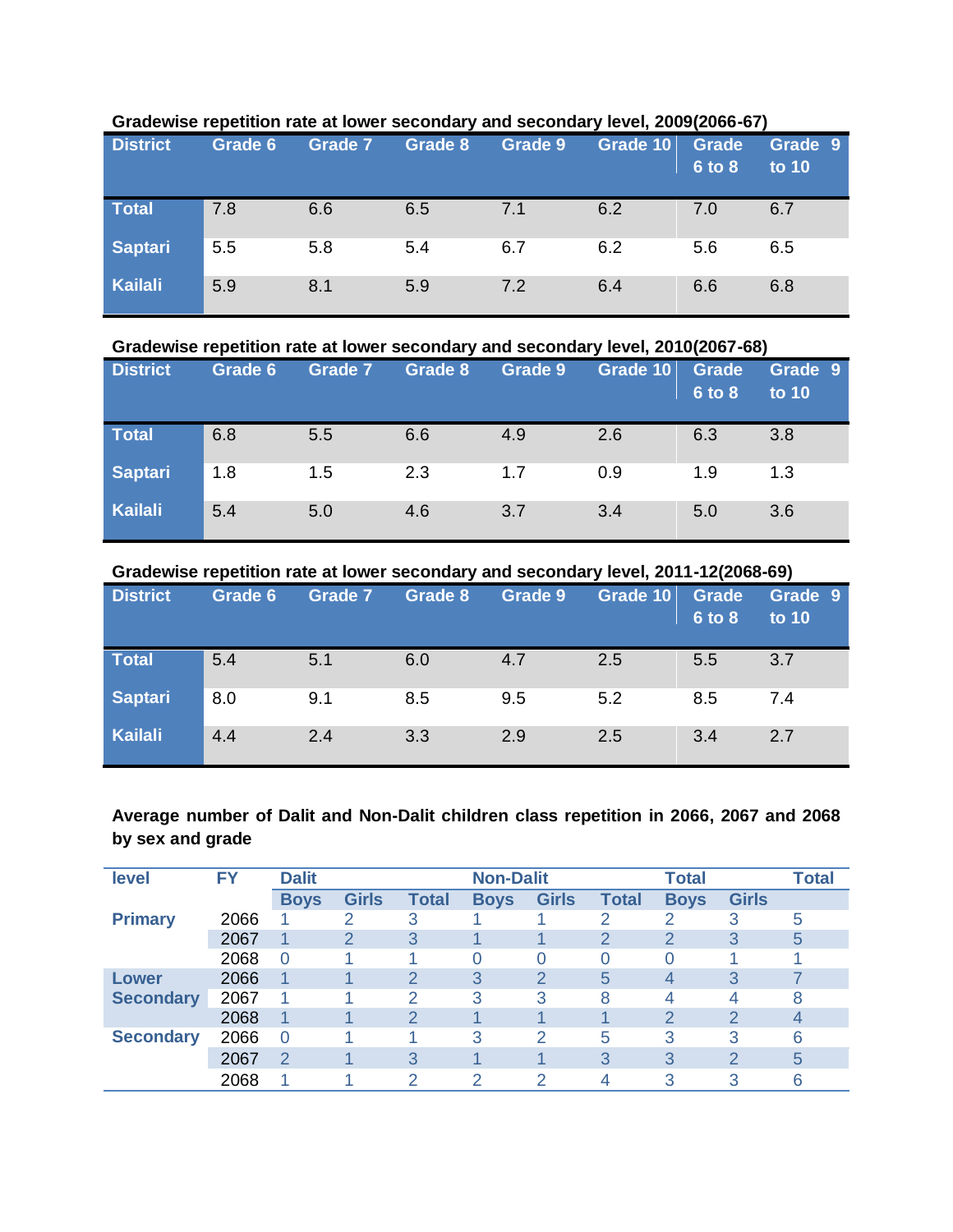|                                                                 | <b>T</b> ∪taN- <b>Datal. I</b> |         | Total,<br>Total,                                                 |
|-----------------------------------------------------------------|--------------------------------|---------|------------------------------------------------------------------|
| $\blacksquare$ Tot., Total, $\blacksquare$                      |                                |         | L'Secalifassaggiocheliery Secondery                              |
| primerprimery                                                   |                                |         | L.Segoadezzo, 768 Totseconde, Secondeggalit                      |
| DaugoDality7, 5                                                 | 2066, 5                        |         | <del>ี้ L.Secon<b>dBb</b>b, Dallb<sup>or</sup>ดวัฏท</del> ี่dery |
| pNrDe mini-Dealyt,                                              |                                |         | Dullit, Dullt, DatDatA, 4 Sect-Datin 2016, 4                     |
| 4000 erptine paltoset on der von de benommen in 1960 Geed Helly |                                |         |                                                                  |
| 2066, 22067 paymetaya966, 22067, 22066882 condery 2067 2868a2   |                                |         |                                                                  |
| 2000000000                                                      |                                | 2066, T |                                                                  |
| 2068, 0                                                         |                                |         |                                                                  |
|                                                                 |                                |         |                                                                  |

**Drop Out**

## **Grade wise dropout rate at primary level, 2009**

| <b>District</b> | <b>Grade 1</b> | <b>Grade 2</b> | Grade 3 | Grade 4 | Grade 5 | Grade 1-5 |
|-----------------|----------------|----------------|---------|---------|---------|-----------|
| Total           | 9.9            | 4.4            | 4.6     | 3.9     | 7.4     | 6.5       |
| Saptari         | 5.7            | 9.6            | 8.0     | 7.6     | 10.7    | 7.8       |
| Kailali         | 8.0            | 6.3            | 2.8     | 0.9     | 9.3     | 5.5       |

## **Grade wise dropout rate at primary level, 2010**

| <b>District</b> | <b>Grade 1</b> | <b>Grade 2</b> | Grade 3 | Grade 4 | Grade 5 | Grade 1-5 |
|-----------------|----------------|----------------|---------|---------|---------|-----------|
| Total           | 8.3            | 5.2            | 4.5     | 3.8     | 6.5     | 6.0       |
| Saptari         | 9.2            | 8.4            | 4.1     | 4.4     | 7.9     | 7.0       |
| Kailali         | 13.6           | 2.4            | 1.8     | 1.5     | 2.7     | 5.0       |

## **Grade wise dropout rate at primary level, 2011-12**

| <b>District</b> | Grade 1 | <b>Grade 2</b> | Grade 3 | Grade 4 | Grade 5 | Grade 1-5 |
|-----------------|---------|----------------|---------|---------|---------|-----------|
| Total           | 7.9     | 4.3            | 3.6     | 3.7     | 6.2     | 5.4       |
| <b>Saptari</b>  | 1.2     | 4.7            | 6.2     | 5.1     | 6.7     | 4.5       |
| Kailali         | 18.2    | 4.3            | 2.0     | 3.8     | 3.3     | 7.3       |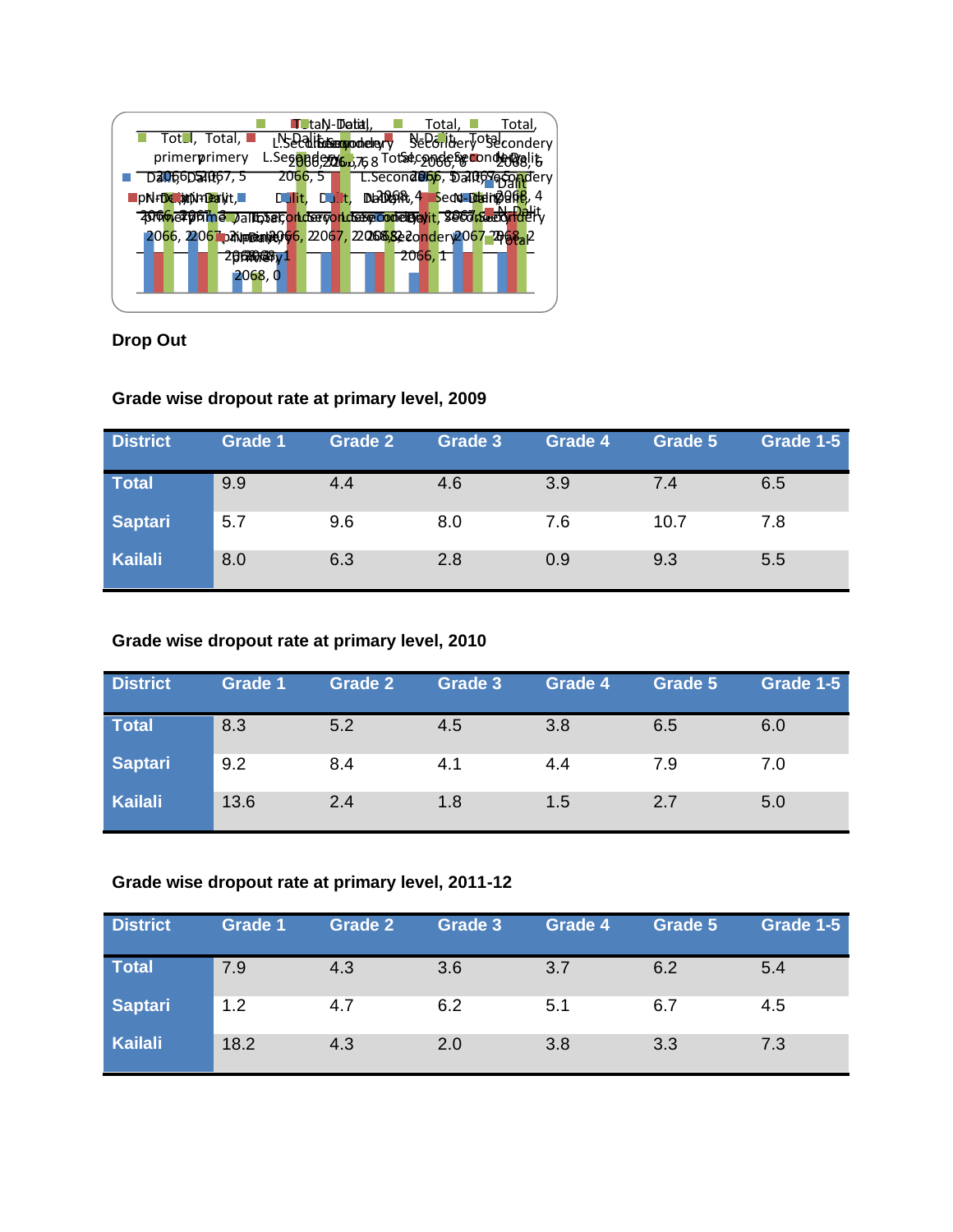| <b>District</b> | Grade 6 | Grade 7 | Grade 8 | Grade 9 | Grade 10 | Grade<br>6 to 8 | Grade 9<br>to 10 |
|-----------------|---------|---------|---------|---------|----------|-----------------|------------------|
| <b>Total</b>    | 6.0     | 6.8     | 8.5     | 5.2     | 13.0     | 7.1             | 8.8              |
| Saptari         | 6.7     | 5.8     | 6.3     | 4.7     | 12.1     | 6.3             | 8.4              |
| <b>Kailali</b>  | 7.6     | 6.0     | 7.8     | 5.4     | 14.7     | 7.1             | 9.6              |

### **Gradewise drop out rate at lower secondary and secondary level, 2009(2066-67)**

**Gradewise drop out rate at lower secondary and secondary level, 2010(2067-68)**

| <b>District</b> | Grade 6 | <b>Grade 7</b> | Grade 8 | Grade 9 | Grade 10 | Grade<br><b>6 to 8</b> | Grade 9<br>to 10 |
|-----------------|---------|----------------|---------|---------|----------|------------------------|------------------|
| <b>Total</b>    | 5.8     | 6.1            | 7.4     | 6.7     | 11.1     | 6.4                    | 8.7              |
| <b>Saptari</b>  | 8.0     | 12.6           | 12.8    | 13.7    | 10.9     | 10.8                   | 12.3             |
| <b>Kailali</b>  | 2.7     | 3.5            | 4.1     | 2.4     | 9.5      | 3.4                    | 5.6              |

## **Gradewise drop out rate at lower secondary and secondary level, 2011-12(2068-69)**

| <b>District</b> | Grade 6 | <b>Grade 7</b> | Grade 8 | Grade 9 | <b>Grade 10</b> | <b>Grade</b><br>6 to 8 | Grade 9<br>to 10 |
|-----------------|---------|----------------|---------|---------|-----------------|------------------------|------------------|
| <b>Total</b>    | 6.3     | 6.0            | 7.1     | 5.9     | 8.0             | 6.5                    | 6.9              |
| <b>Saptari</b>  | 8.4     | 10.8           | 9.5     | 9.8     | 12.2            | 9.5                    | 11.0             |
| Kailali         | 3.5     | 2.5            | 5.4     | 4.3     | 6.0             | 3.7                    | 5.1              |

## **Average number of Dalit and Non-Dalit children dropout in 2066, 2067 and 2068 by sex and grade**

| level            | FY   | <b>Dalit</b>   | <b>Non-Dalit</b> |              |             |              |              | <b>Total</b> |              | <b>Total</b> |
|------------------|------|----------------|------------------|--------------|-------------|--------------|--------------|--------------|--------------|--------------|
|                  |      | <b>Boys</b>    | <b>Girls</b>     | <b>Total</b> | <b>Boys</b> | <b>Girls</b> | <b>Total</b> | <b>Boys</b>  | <b>Girls</b> |              |
| <b>Primary</b>   | 2066 | 5              | 6                | 11           | 5           | 4            | 9            | 10           | 10           | 20           |
|                  | 2067 | 2              | 6                | 8            |             | 0            | 2            | 4            | 6            | 10           |
|                  | 2068 | 3              |                  | 10           | 3           |              | 4            | 6            | 8            | 14           |
| Lower            | 2066 | 6              | 4                | 10           | 11          | 11           | 22           | 17           | 15           | 32           |
| <b>Secondary</b> | 2067 | 5              | 4                | 9            | 13          | 11           | 24           | 18           | 15           | 33           |
|                  | 2068 | $\overline{4}$ | $\overline{4}$   | 8            | 5           | 6            | 11           | 9            | 10           | 19           |
| <b>Secondary</b> | 2066 | $\overline{4}$ | 3                |              | 10          | 6            | 16           | 14           | 9            | 23           |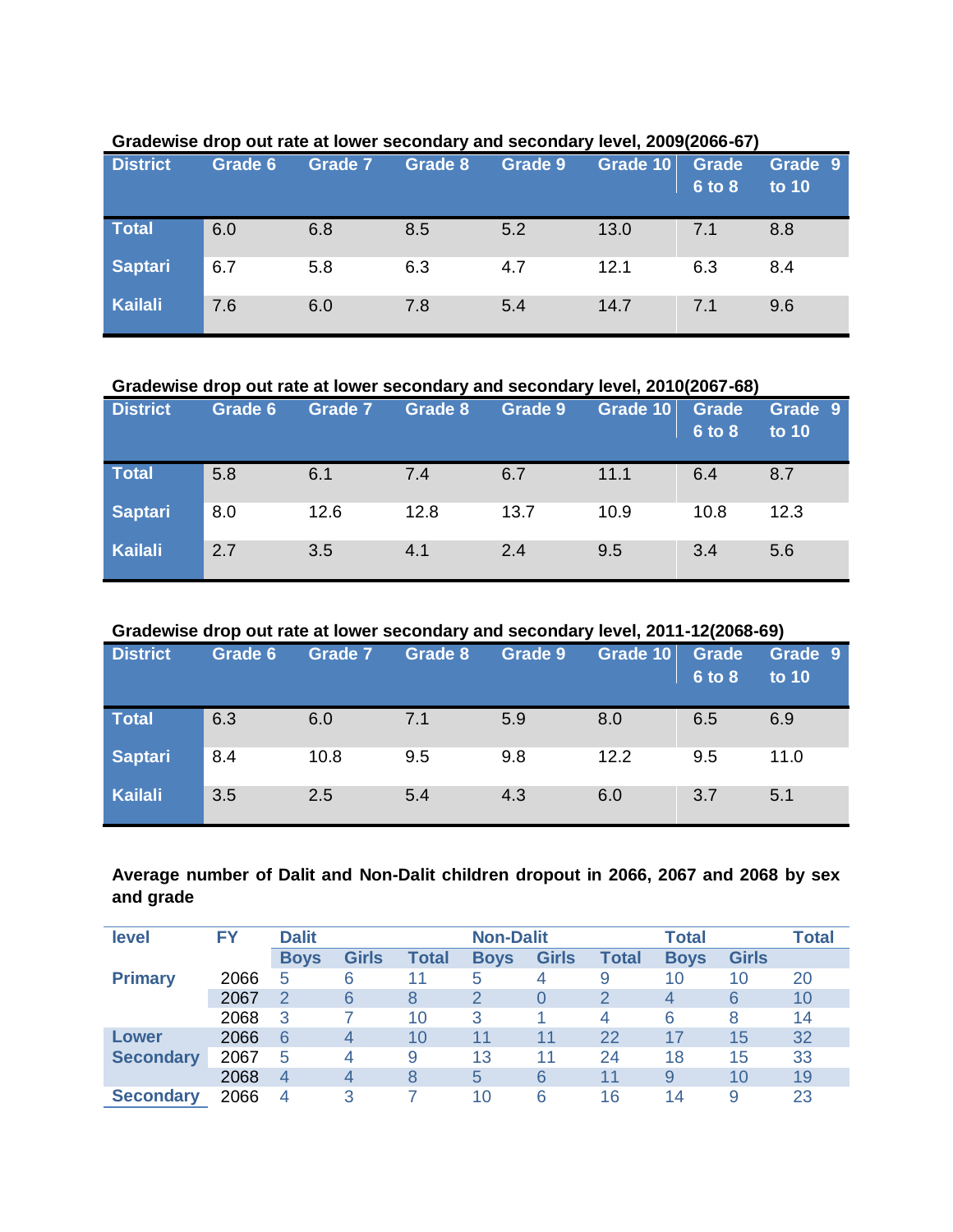|                     |  | __ | <b>Service Service</b> |  |  |
|---------------------|--|----|------------------------|--|--|
| $\mathbf{v}$<br>___ |  |    |                        |  |  |



### **Dalit Teachers at Schools**

## **Toral reported number of teachers by social groups at primary level**

|                 | <b>Total</b> |        |        | <b>Dalits</b> |      |      |      |      |
|-----------------|--------------|--------|--------|---------------|------|------|------|------|
| <b>District</b> | 2008         | 2009   | 2010   | 2011          | 2008 | 2009 | 2010 | 2011 |
| <b>Total</b>    | 143574       | 153536 | 167216 | 173714        | 4633 | 5241 | 7305 | 7819 |
| <b>Saptari</b>  | 1712         | 1712   | 1787   | 2026          | 18   | 61   | 81   | 88   |
| <b>Kailali</b>  | 4420         | 4420   | 3848   | 3848          | 33   | 111  | 165  | 176  |

### **Toral reported number of teachers by social groups at lower secondary level**

|                 | <b>Total</b> |       |       | <b>Dalits</b> |      |      |      |      |
|-----------------|--------------|-------|-------|---------------|------|------|------|------|
| <b>District</b> | 2008         | 2009  | 2010  | 2011          | 2008 | 2009 | 2010 | 2011 |
| <b>Total</b>    | 37068        | 40259 | 46032 | 48848         | 953  | 819  | 1184 | 1433 |
| <b>Saptari</b>  | 306          | 306   | 464   | 466           | 0    | 11   | 6    | 6    |
| <b>Kailali</b>  | 406          | 622   | 808   | 825           | 10   | 10   | 12   | 16   |

### **Toral reported number of teachers by social groups at secondary level**

|                 | <b>Total</b> |       |       |       | <b>Dalits</b> |      |      |      |
|-----------------|--------------|-------|-------|-------|---------------|------|------|------|
| <b>District</b> | 2008         | 2009  | 2010  | 2011  | 2008          | 2009 | 2010 | 2011 |
| Total           | 26925        | 29109 | 33835 | 35675 | 625           | 594  | 909  | 1280 |
| Saptari         | 274          | 277   | 329   | 335   | O             | 4    |      | 4    |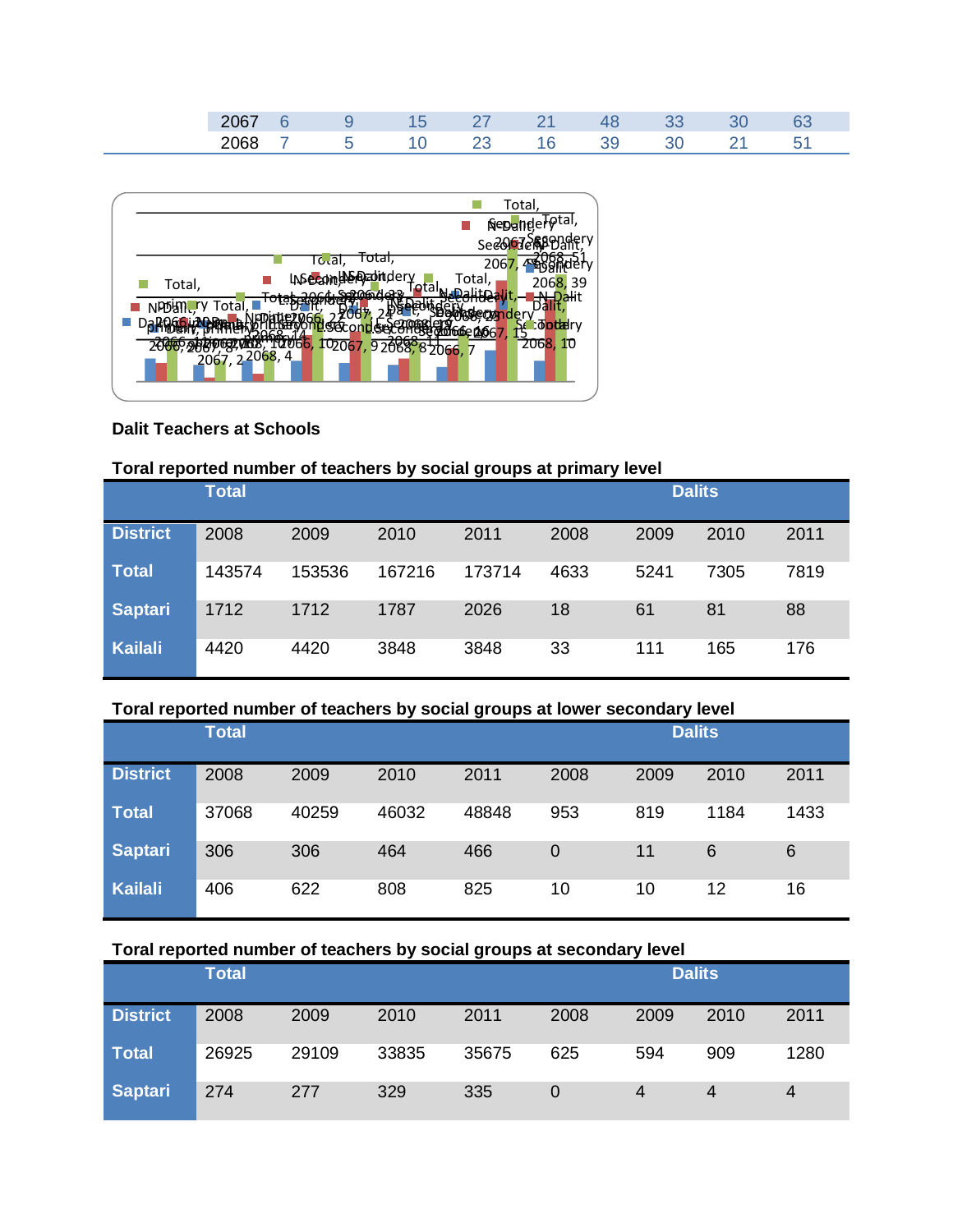| 19   Kailali   229   346   443   443   3   3   9   2   2 |  |  |  |  |
|----------------------------------------------------------|--|--|--|--|
|                                                          |  |  |  |  |

|                 | <b>Total</b>   |       |       | Toral reported number of teachers by social groups at higher secondary level<br><b>Dalits</b> |      |      |  |
|-----------------|----------------|-------|-------|-----------------------------------------------------------------------------------------------|------|------|--|
| <b>District</b> | 2009           | 2010  | 2011  | 2009                                                                                          | 2010 | 2011 |  |
| <b>Total</b>    | 14262          | 15425 | 17445 | 94                                                                                            | 120  | 474  |  |
| <b>Saptari</b>  | $\overline{0}$ | 22    | 126   | 0                                                                                             | 0    | 0    |  |
| <b>Kailali</b>  | 382            | 381   | 282   |                                                                                               |      | 3    |  |

**Toral reported number of teachers by social groups at higher secondary level**

The government of Nepal has implemented SSRP since 2009 that provisions the affirmative action to increase the number of teachers from disadvantaged groups fro ensuring equity and social inclusion. However, the data above shows the frustrating situation and no progress in the implementation of SSRP.

### **Review of Education Act and Regulation**

Both the Education Act, 1971 (eighth amendment-2004) and in Education Regulations, 2002 (second amendment, 2004) were reviewed to understand the provisions made with regard to the formation and functioning of the SMC and PTA. Formation of school management committee is slightly different between community and institutional schools. This study is focusing it only in the community schools and therefore formation of SMC in institutional schools is not discussed. The Education Act has the following:

- (1) For every Community School a School Management Committee consisting of the following members will be constituted for its operation, supervision and management:
	- A person selected by the parents from among themselves-**chairperson**
	- Three persons, including one female, selected by the parents among themselves**members**
	- The Ward President of the concerned Ward of the Village Development Committee or Municipality where the school is situated-**member**
	- One person nominated by School Management Committee from among local intellectuals or educationists-**member**
	- One person nominated by School Management Committee from among the founders of the school or donors to the school-**member**
	- One person selected by the concerned school teachers from among themselves**member**
	- Headmaster of the school-**member secretary**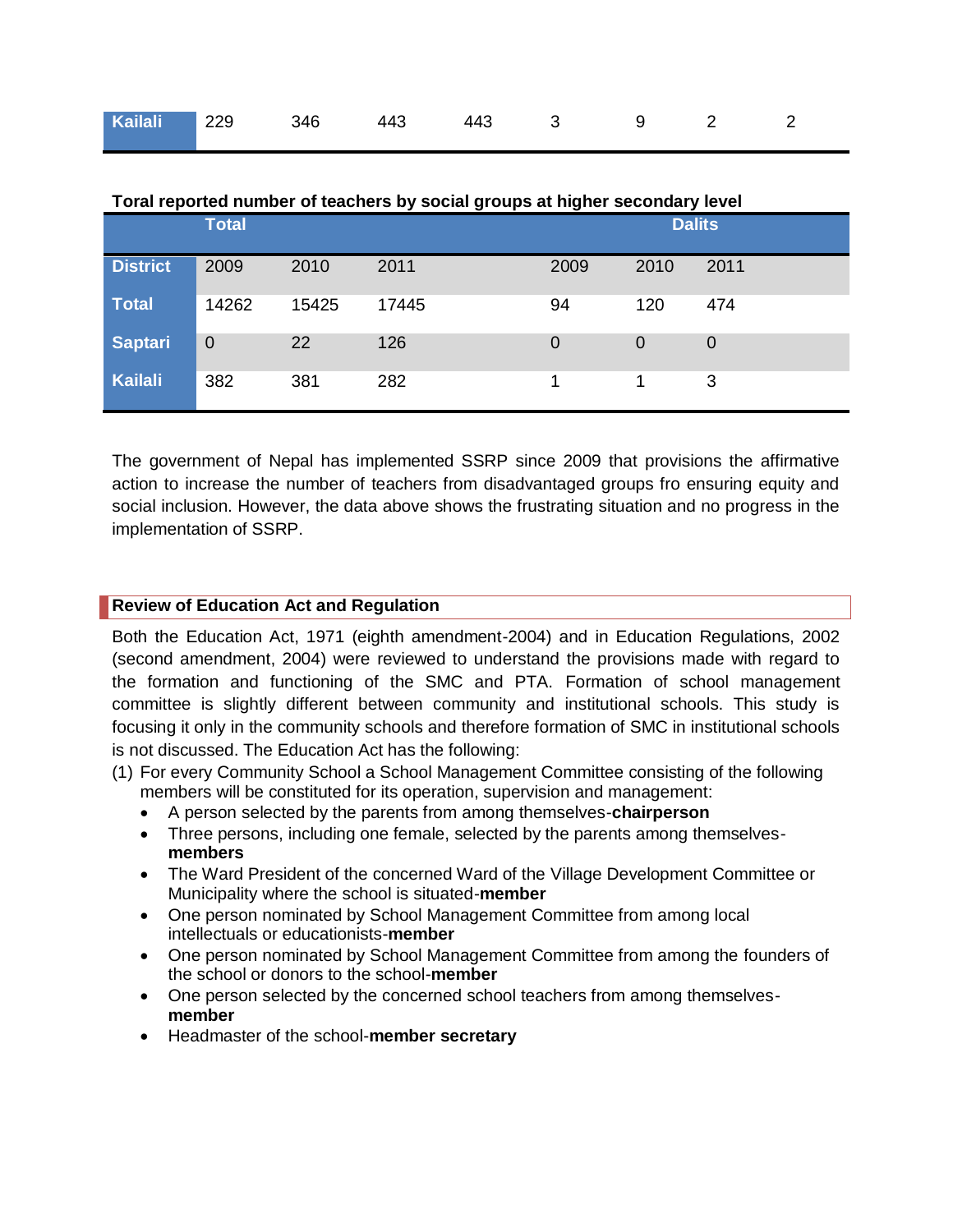The education policies do not have compulsory provisions for Dalits in SMC/PTA, so the representation of Dalit in school governance is almost nil.

## **Average Status of Dalit in School Management Committee and School Teachers in 2066,2067 and 2068**

|         | <b>SMC</b>   |          |                  |   | <b>Teacher</b> |  |                  |    |
|---------|--------------|----------|------------------|---|----------------|--|------------------|----|
|         | <b>Dalit</b> |          | <b>Non-Dalit</b> |   | <b>Dalit</b>   |  | <b>Non-Dalit</b> |    |
|         | M            | F        | M                |   | M              |  | M                |    |
| 066/067 |              |          | 6                |   |                |  |                  | 11 |
| 067/068 |              | $\Omega$ |                  | 8 |                |  | 8                | 10 |
| 068/069 | и            |          |                  | 8 |                |  | 8                | 10 |



Government policy is to give emphasis on involving women and marginalized group in the public forums such as school management committees. Information regarding the composition of the school management committee (SMC) was sought from all the schools

included in the study. The distribution of the SMC members in terms of caste was 15% females and 85% males. Similarly, representation of dalit in the SMC was low with 28% whereas 70% of SMC members were non-dalit and 2% were representing other groups such as Muslim. In case of selection process, more than a quarter (26%) of the members were elected, 27% unanimously elected, 31% nominated and 11% were X-officio. Among the SMCs included in the study 23% (n=67) were dalit. Among dalit, 27% were elected members, 10% were elected unanimously, 60% were nominated and 3% were by their post).

Information on the composition of teachers in the study schools by gender and dalit vs. non-dalit was also collected from each of the sampled schools. Data presented in Figure 3.1 shows that 75% of the schoolteachers were males and rest (25%) were females. However, the representation of dalit in those schools was only 6% (4% males and 2% females) indicating low participation of dalit in the community level educational institutions.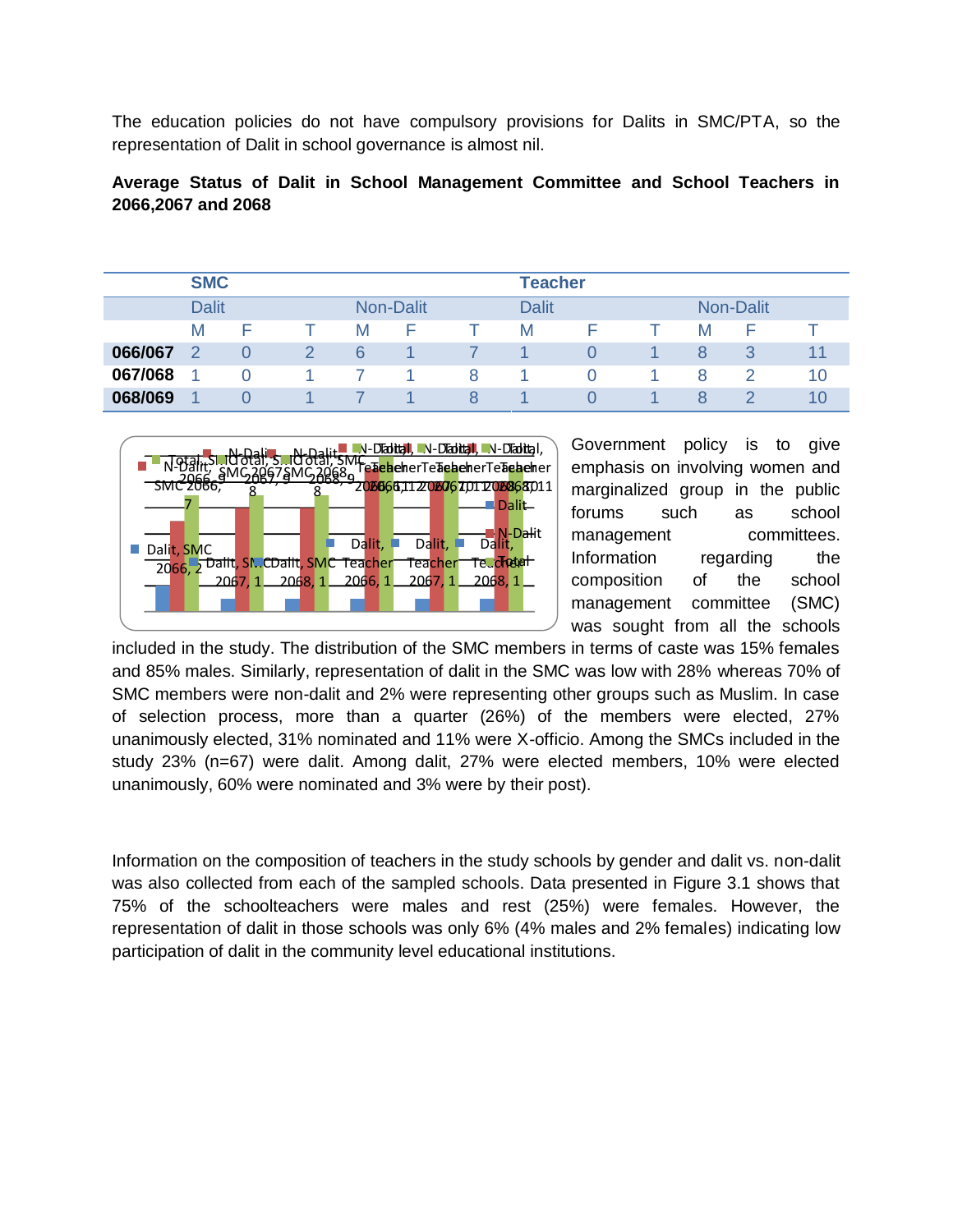## **6. Education cycle of Dalit Community:**



### 7. **Scholarship Provision**

SSRP has the following scholarship provision and incentives for Dalit children encouraging them to complete the basic education.

| scholarship type         | target             | amount                   |
|--------------------------|--------------------|--------------------------|
| <b>Dalit scholarship</b> | all Dalit students | 350 per year per student |

And also SSRP has the provision of free and compulsory education; however, the government has not adopted any education policies yet. Though the scholarship provision to all dalit children is a positive step, the scholarship amount is not enough.

### **8. Findings and Discussions:**

Findings of Kailali are given in the following headings.

## **The status of enrollment, retention and promotion rate of Dalit children in schools**

Based on the information provided by the DNF staffs, the above mentioned schools, ECD Centers were visited and had Focused Group Discussion with ECD facilitators, teachers, members of SMC and head Teachers, Parents and students.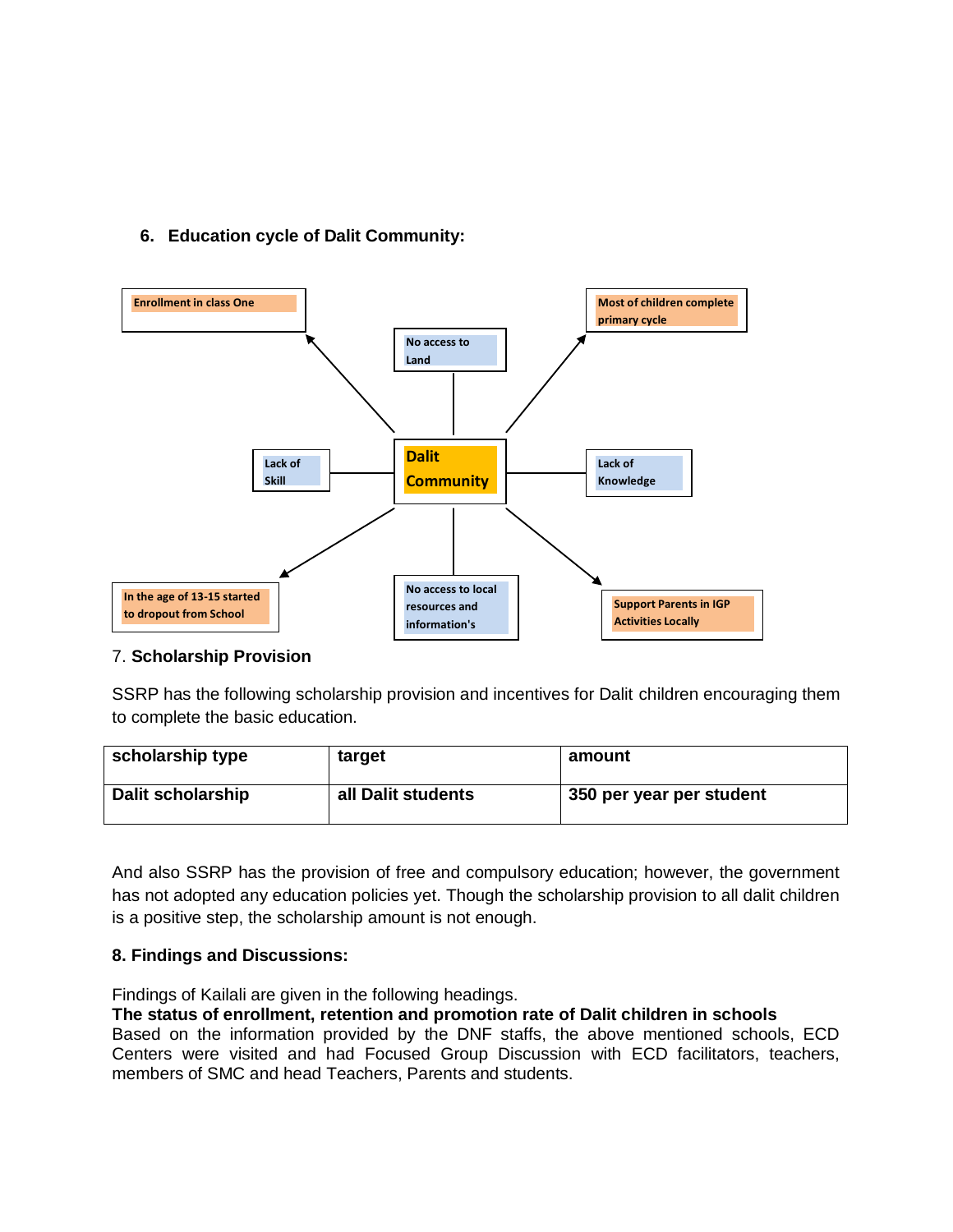### **DNF Staffs**

The school enrolment rate of the Dalit children is comparatively satisfactory than the previous years. There are still very few children who do not go to schools. Among those who have been admitted to the school, very few repeat and have been studying though their performance is not satisfactory. The Dalit children go to primary schools and ECD centers as they get lunch and annual scholarship but as they go to higher classes, they drop out though the scholarship continues. The increment in the enrollment of the Dalit children is due to awareness among the Dalit parents and because of many awareness campaigns, orientations and scholarship provided by the government and many NGOs/INGOs, DNF is one of them.

### **SMC Members and Teachers and ECD facilitators**

The Dalit children are getting enrolled specially in lower classes because of various schemes of government and many other NGOs and INGOs. However when they grow their retention rate decreases and start dropping out.

The teachers claim that the parents and the homely environment are responsible for the Dalit children's unsatisfactory result. They expressed that the parents really do not take care of their wards and do not feel obligatory towards providing education to the kids. Most of the children's fathers are in India for the sake of hand to mouth problem and the family remained with female members, aged members and children. The children are expected to do household works once they are back home mainly girls. The boys are provided liberty in comparison to their siblings.

### **Dalit Parents**

Many of the parents are illiterate and they rather do not care that their children need to get education. Parents didn't send them to schools. All the children of the respondents go to public schools. They want them to go to private schools but they can't afford. Those children who have been enrolled in schools till class 5 get promoted on the basis of liberal promotion. When the children go to higher class then the tendency of repetition and dropouts appear due to poverty and with the perception that they have grown up and they need to help the parents in income generation. In previous years, there used to be many boys and girls who do not go to schools. But in recent years due to scholarship programs and many educational facilities of the government and various campaigns and direct and indirect support by many organizations like DNF helped in enrolment of the students. However there are still few children who do not go to school because their social and economic situations do not permit them to go to schools.

### **Students**

There is increment in school enrollment of Dalit children in schools and most of them go to public schools. Sons are preferred to send to schools over the daughters. If the economic situation is better, the sons are likely to go to boarding schools and girls are sent to public schools. The girls are made to leave the education in higher class even if they want to continue. If the economic status is not favorable, the daughters are the first who would be asked to sacrifice the education and stay at home. The daughters are given less freedom with the fear that they would bring dishonor for the family.

### **The repetition and drop- out rates of Dalit children and the underlying causes DNF Staffs**

Many Dalit children are found to drop out when they reach at the age of 12 and above and pass grade 5. It is found that many of them want to continue their study; but they are not in position due to lower economic status of the family. The boys are expected to help and look after the family by earning and ultimately they are compelled to migrate to India for job and girls are supposed to look after the younger siblings and after few years they are married and the same life cycle of looking after of household chores, giving birth to babies and parenting them. Apart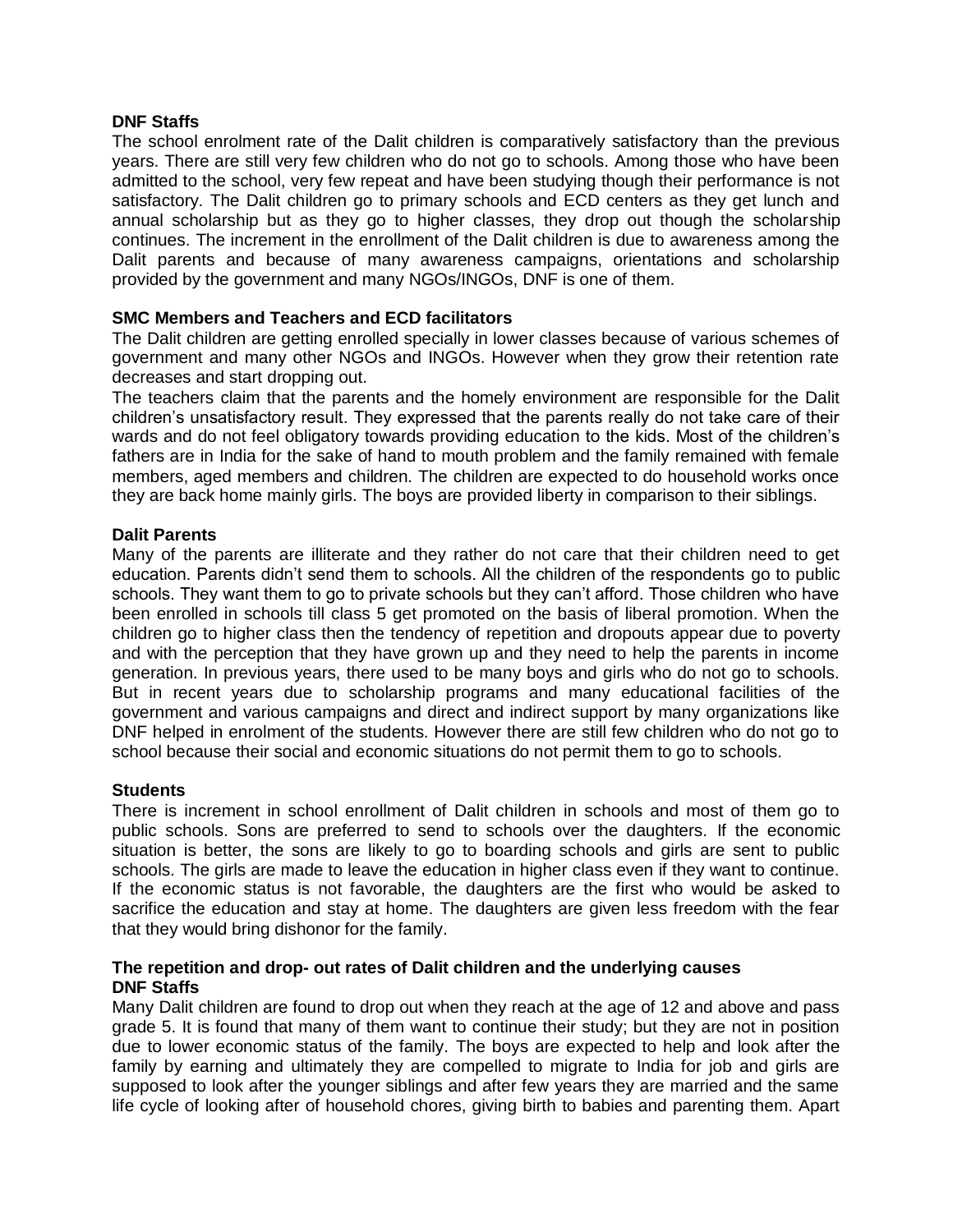from that, due to education friendly environment at home and lack of help in study from the senior members or parents their performance is affected. In the absence of male member in household they enjoy freedom because female members are considered to be less strict towards their children.

### **SMC members and Teachers**

According to them, the Dalit children have the tendency of dropout as they go to higher classes. Dalit children are often admitted late because of which they are comparatively bigger than their peers who makes them feel awkward and they do not wish to continue. Due to lack of support from home, they are not in position to perform well which makes them feel uncomfortable and leave the school. Apart from those issues, they accompany their parents to India which obstructs their education.

### **Dalit parents**

Most of the Dalit children were found to complete the primary cycle because of provision of free education till primary level. But as they reach to higher class, it becomes difficult for parents also to take care of them and meet their demands. They simultaneously start comparing themselves with their peers. Due to the feeling of inferiority, they do not want to continue their studies; instead they prefer to drop and work or go for search of jobs. Not only that they are with the feeling that even though they are educated they have nothing to do as they do not have access to power and they need to be back to their own world, so why to waste time and money for education?

### **Students**

The students differentiated their parents and non Dalit children's parents. They expressed dissatisfaction at the treatment of their parents and are fed up with the alcoholic trend of their fathers specially. The students reiterated few examples of their locality and seniors who have not been able to get good job even though they are educated. They expressed that there is no one for them to give them job. So they are frustrated. They asked if their ultimate destination is India, then why not to adopt the same path from the beginning.

## **Identification of barriers**

### **DNF Staffs**

First and foremost barrier is economic status of the Dalit families. They are not in position to send the children to school. But they started sending the children to school due to various facilities provided by the government and occasional support from many other organizations though it is very nominal. It was shared that even that scholarship amount is also used by father mostly in alcohol.

### **SMC Members and Teachers**

They expressed that economic status and consciousness of the family members are more determining factor for education of children. One factor mentioned by the Head Teacher of Saraswati Higher Secondary School is the difference in "Cultural Trend" of Dalits and non-Dalits which is one of the prominent factors which determine the education of the children. He believed that apart from the economic matters the Dalits do not have the tendency to focus on the importance of education than the non-Dalits. For example: the Brahmins have the habit of getting up early in the morning and do the household and their education starts from home in the form of different chants. He added that various advocacy programs made them rightoriented rather than responsibility oriented.

Many Dalit parents go to India for the jobs and take the children along with them. When they come back to their villages and seek the admission for their wards, they are often found to have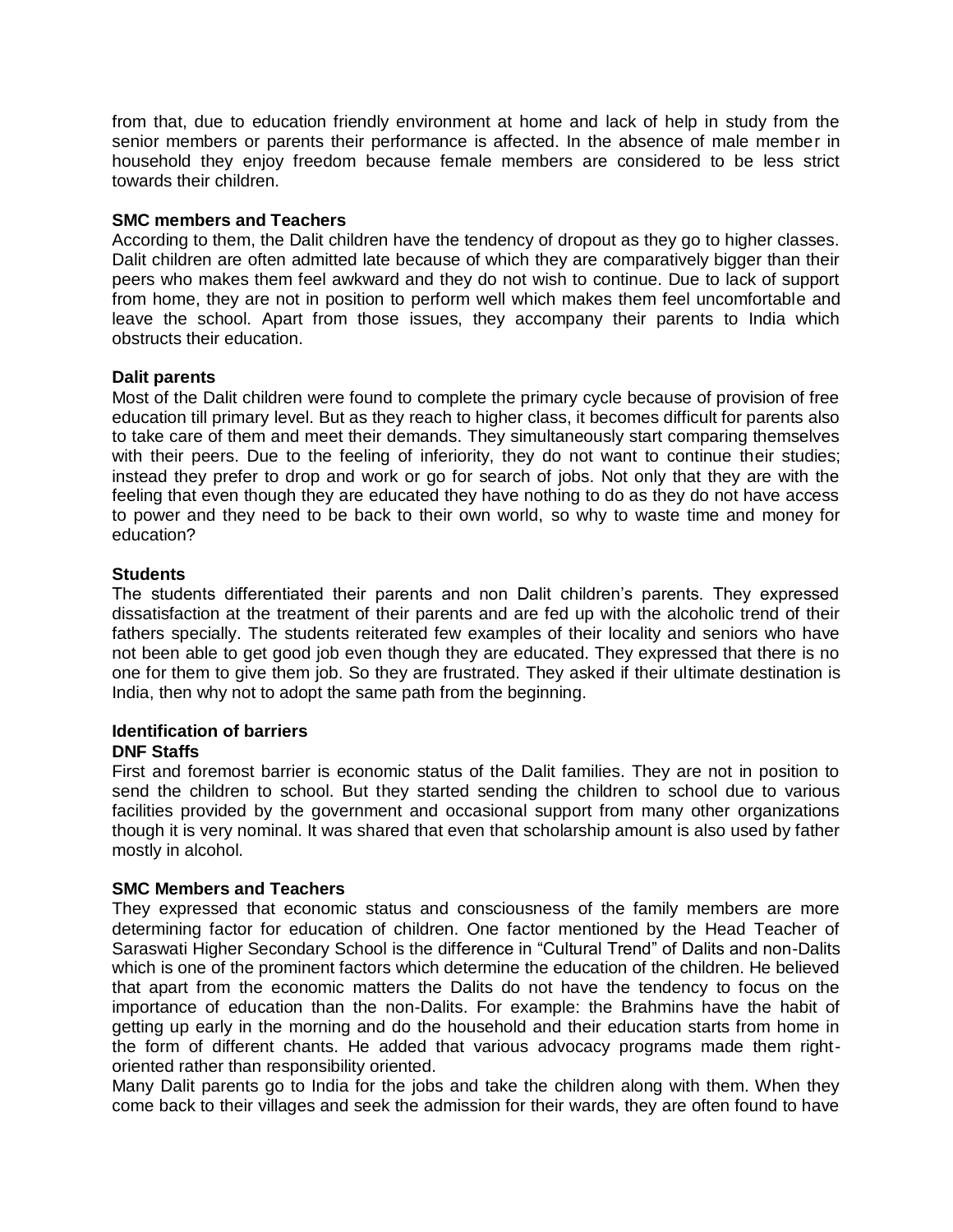crossed the age and the kids find the other peers smaller and younger than themselves which makes them feel awkward. Normally enrolment is done in Baishakh but they appear to schools much later. Late enrolment of the Dalit children makes uncomfortable to go to school which results in drop out of the child.

### **Dalit Parents**

The main barrier for the Dalit children is the economic status which prevents them from going to schools and completing the schools cycle. As they grow and become 12 or more they are expected to do households and income generating activities. Apart from that as they grow their necessities also increase and demands too. They start imitating the friends and fashion trends. When the parents are not able to fulfill their demands they feel inferior in front of the friends. This makes them quit the education and get involved in income generating activities. The less attention of the Dalit parents towards their children is also major barrier for the Dalit children to complete the school cycle. The children do not get the proper attention they require for their overall development.

They have a feeling also that even if they study they are not going to get the job because they do not have access to resources.

Even if there are some representations in some institutions like SMC but they are used there just for the sake of representations. They cannot raise voice in the meetings as they have to tolerate the domination of non-Dalit members in decision making. Female SMC members of Saraswati Higher Secondary School said that many times she was not aware about the decisions made in meetings. She believed that it happened because of male domination and her own lack to understand the matters. Dalit members in SMC were nominated. They raised issues related to Dalit children but they are turned the deaf ears.

The parents were invited only during the election processes of SMC and PTA. Otherwise they are never consulted for any kinds of decisions.

### **Geo-strategic location of ECD centers and recruitment status of the Dalit facilitators working in such centers.**

### **DNF Staffs**

In the present context parents are sending the small children to ECD centers. One of the reasons is they get engaged in schools and by that time the mothers mainly can get involved in some other activities. When there were the programs of provision of lunch by many organizations then the students preferred to come to schools. When such supportive program stopped then the number of students also decreased but the retention rate in ECD centre is comparatively satisfactory. Most of the students are dalit children because many other having better economic status prefer to go to other private schools. Thought most of the students are Dalits but the Dalit facilitators are very less.

The children have been receiving the education facilities like free admission and scholarship provided by the government in regular basis. Sometimes they receive additional support from NGOs and INGOs. All Dalit children receive scholarships and that is in monetary forms which depend on schools. Although the government has allocated certain amount for all the students but the amount given to the children depends on funds released by the government. Though there is chanting that the education is free but students have to pay in under many headings.

### **Identification of the policy gaps and challenges in education status of Dalits.**

### **DNF Staffs**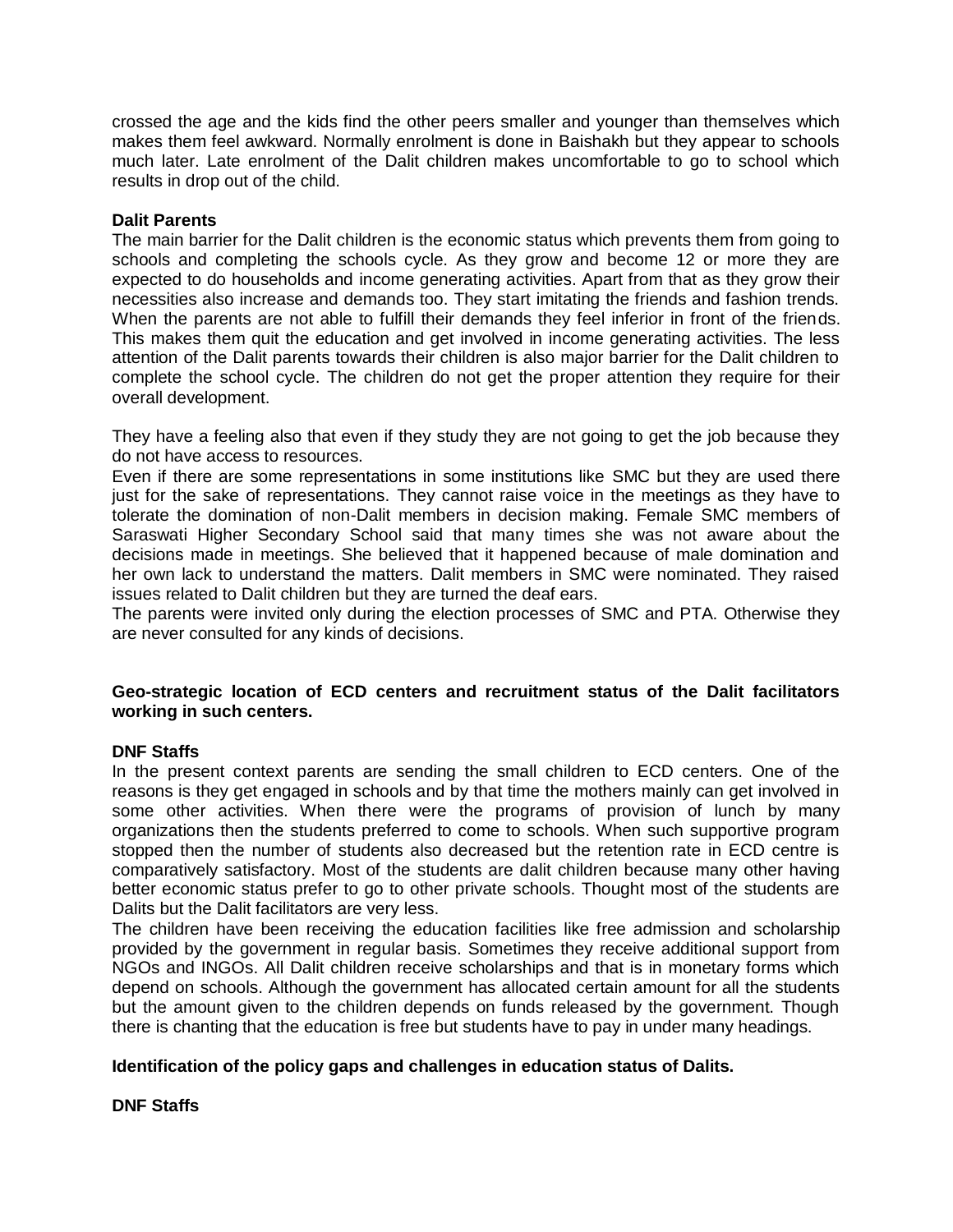The children have been receiving the education facilities like free admission and scholarship provided by the government in regular basis. Sometimes they receive additional support from I/NGOs. All Dalit children receive scholarships and that is in monetary forms which depend on schools. Although the government has allocated certain amount for all the students but the amount given to the children depends on funds released by the government. Though there is chanting that the education is free but students have to pay in under many headings. There is a gap in budget allocation process. The budget is released based on the Flash I report and Flash II Report is collected in the midterm of the educational year. The change is number of students in 2 different academic years are being ignored.

### **SMC members and teachers**

Though giving scholarship is taken as one of good practices but it makes the Dalit children remember that they are being favored or looked at with a different view than the rest of the children. There is a provision of providing the lunch to the children till the primary level because of which the children come to school regularly in comparison to the students of lower secondary and secondary. If there are siblings of same family in primary and lower secondary levels then one child gets lunch and other doesn't. This provision makes the children feel discriminated. Though the government thinks that it has had the provisions like the scholarships for Dalits but that is nominal and that is collected by the guardian and used for alcoholism. They suggested if scholarship to be provided then that should cover all the expenses so that they may be able continue their education without getting effected. They gave the example of scholarship policy of the World Vision who bears all the expenses like giving books, paying fees.

The government is going to implement the policy of 1 to 12 classes which they think is not the child friendly policy. All the Dalit children get the scholarship but there is some problem in distribution of the funds as the government releases the funds according to the Flash one report which is submitted at the end of the educational year where as there can be more or less children in the next year. Because of this technical problem the school administration has to divide the fund which becomes less than prescribed by the government.

Such supportive provisions have supported to a great extent as many parents send the children to schools to get the scholarship. Recently its has been informed that the scholarship is given on the basis of head counts during the exam which would make the Dalit parents send the children to schools compulsorily and give the exam too. If they are not able to be present while the scholarship is provided then they become deprive of getting that.

### **Dalit parents**

Though the government and many organizations are making an effort to make the Dalit children achieve the education but there are many cross cutting issues. They have become aware that they need to get education to be fit in new competitive generation but still they do not have access to decision making level and are not able to achieve the status they deserve. They do not have citizenship so are not able to register the birth of a child which is essential in enrollment in ECD. Though much is talked about regarding the upliftment of Dalits but many are not being able to digest the priorities being provided them. So they directly and indirectly try to exclude Dalits. He gave an example that in one vacancy, a non-Dalit with Indian certificate was preferred over a Dalit with bachelor degree. Even in Dalit reservation also those who are already empowered and have access are taking advantage of all resources. There is one Dalit member in PTA but they do not have significant role in school management.

According to Bhanu Singh BK, former Chief of ward, there is discrimination still but not in school. Most of the children in the locality go to school but there is difficulty in retention due to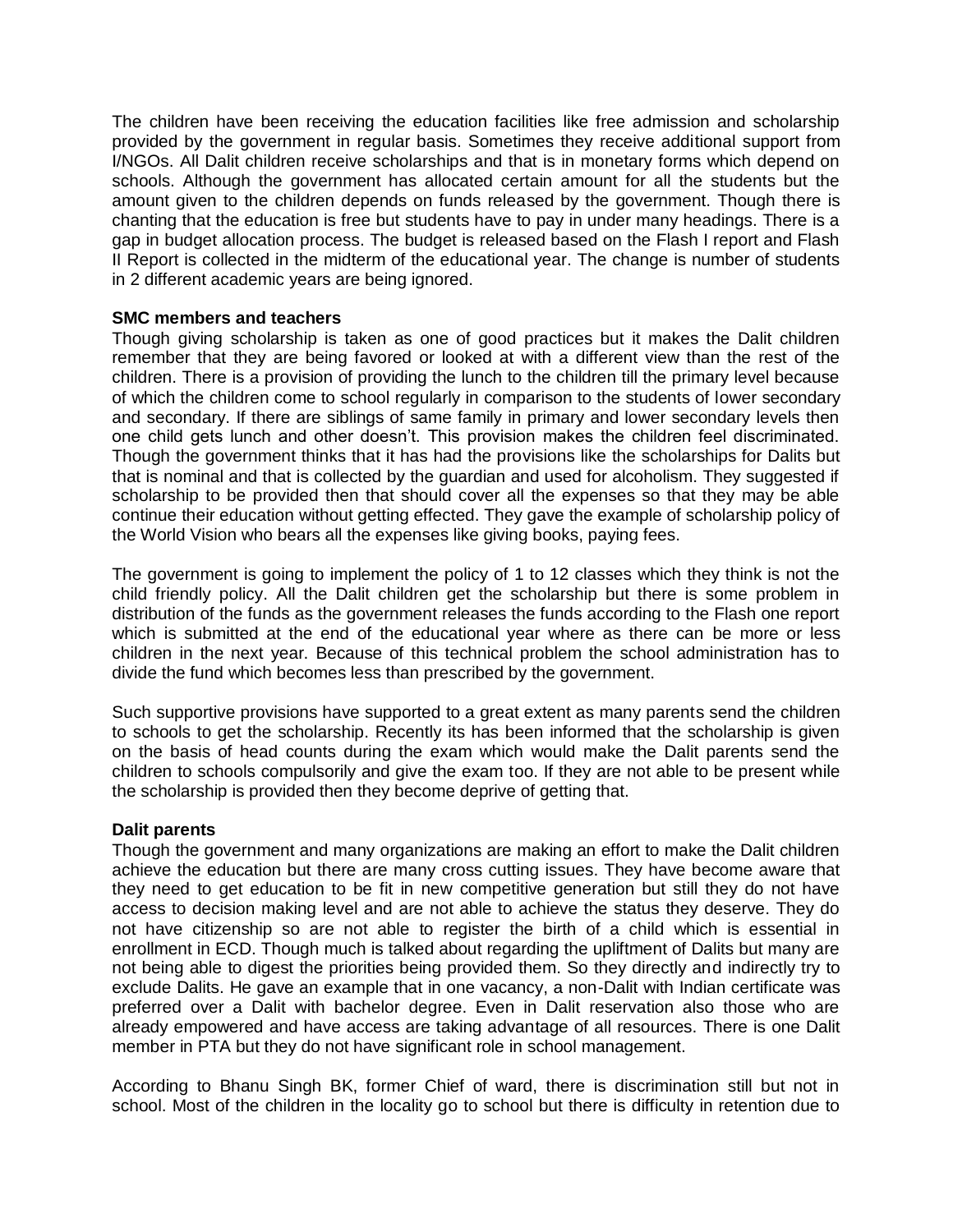weak economic status. The education level of many of Dalit parents is not satisfactory which prevents them from helping the children at home. He questioned, " how can a Dalit child compete with a non Dalit child who is equipped with all necessities, educated parents and extra tuition classes?" the children go to school in primary level because they do not need to pay anything in school but they are not sure to continue once they reach at class 6. By then they are grown up and the school doesn't provide anything extra. They are expected to help the parents.Apart from that they confessed that they are lazy and are not aware. They lack skills to work and do not have mentality to work or think about the future. They are more engaged with the present works. India is the ultimate destination for most of the male members where they work, save a little. Major proportion of their earning and saving is spent in alcoholism. Many of those who return from India are HIV infected and they transfer that to their wives too. This situation further deteriorates the overall condition of Dalits.

They opined that there is a need of social management.They opined that only awareness campaigns and nominal support is not enough for attaining educational status. Economic empowerment is more important. Once they are economically strong they can send the children to schools. Dalits still have to face discrimination in social sector which discourages them to participate in social activities. When they were asked to do some jobs in Nepal, they replied that as they are dalits so they do not have freedom to work as non Dalits have. If they open a hotel then people do not like to drink tea in their shops. If they get cattle then there would be no one to buy the products. There is not enough teachers in schools according to the number of students so the school administration uses the scholarship fund in giving salary to temporarily appointed teachers. It is said that even the budget is not released from the ministry timely and fully which affects the scholarships. Above all the discrimination which still exists in society makes them feel inferior and lack of confidence to face the competition.

### **Recommendations on the advocacy issues and agenda for Dalit Civil society DNF Staffs**

### **SMC Members and Teachers**

They opined that instead of giving scholarship to children the government policy should be more focused on empowerment of the Dalit parents which would make them capable of taking care of their children. At present the scholarship is being used by many Dalit parents in alcoholism. Among the teachers there is one Dalit teacher and on being asked about the less number of Dalit teacher, they said that there was no application from the Dalit and they added that they must be able to compete and be able to do assigned work.

Dalit parents are mostly busy in income generating activities and are not able to give the attention needed to their children. Apart from that many children are staying in the relative's house where it is almost impossible to get the proper attention. The parents do not have enough savings so they spend till they have and later need to go to India for work. So they need to remain engaged in day today activity rather than focusing on their children.

### **Findings of Saptari**

When the research team have had interaction they were more concerned about their other livelihood issues rather than the questions they were asked.

### **The status of enrollment, retention and promotion rate of Dalit children in schools DNF Staffs**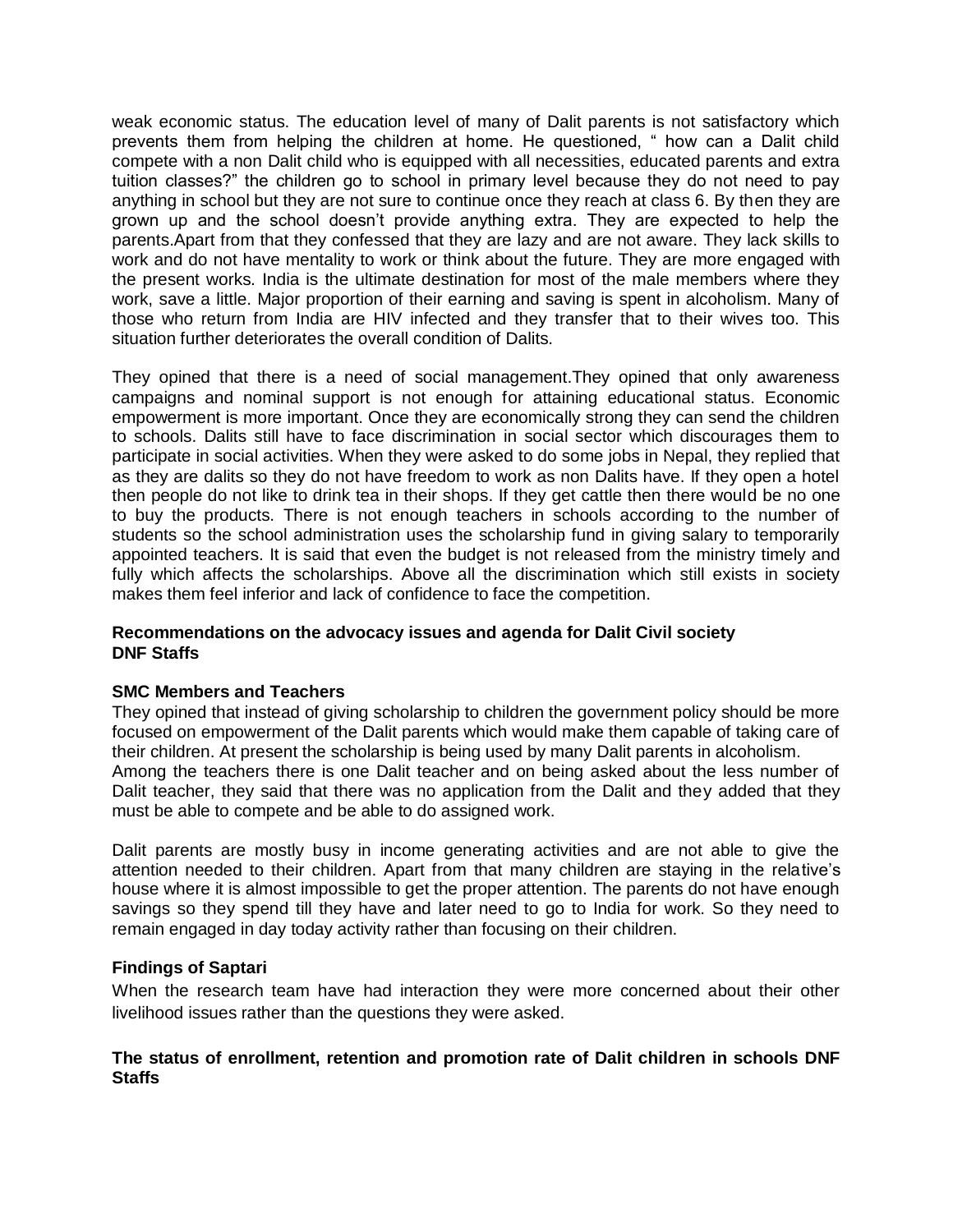In comparison to the previous years there is definitely increment of enrollment of dalit children and those who have been retaining in schools are being promoted because of the provision of liberal promotion. It is due to the awareness among the parents, various educational facilities provided by the Government and I/NGOs. Many organizations organized various kinds of activities to make the parents send their children to schools, ensure that the dalit students receive the scholarships and other schemes assigned for them. They organized the campaigns against the caste based discrimination and formed Dalit Rights Watch Groups (DRWG) to have a constant watch on the overall activities in the particular VDCs.DNF organized an introductory program in all Working VDCs, had identification of stakeholders and interaction with school administration and SMC members and RPs. They lobbied and gave pressure to mobilize the budget allocated for Dalits.

They carried out the orientation to SMC in presence of resource persons. This is about the guidance regarding the roles and responsibilities regarding SMC, provisions and educational facilities provided by the government to Dalit students like scholarships. They have had enrollment campaigns in the working VDCs, the activity like *Ghar Dailo* program and interaction with concerned stakeholders. It has had coordination with other stakeholders like UNICEF, Save the Children, and DoE who are working in education. They have formed the child clubs in schools. However they have not done any specific programs in ECD.DNF has targeted to set one ECD centre is each VDC but not implemented yet. DNF has given scholarship for those preparing for SLC exams, 5 from each VDC and total 40. The fund of Rs 700/- is supportive for tuition and stationery. They have established District Project Advisory Committee (DPAC). Though they have had the advocacy to include the Dalits in SMC and even DEO admitted upon but it is still beyond the access of Dalits. People are spending up to Rs 800000/- to be the chair in SMC and they said that a Dalit can't afford to spend like this. So Dalits are still out of such decision making institutions. To be the chair in SMC, the name of the child is registered in the public school but the child studies in private school.

They have organized many programs to give pressure to the concerned personnel to have proper representation of Dalits. They have had CPAC meeting in the presence of …(upasachiv) Secretary of Ministry of Education. They had done documentation of Dalit children and had coordinated with the organization about skillful trainings like computer skill. Those schools that used to take the admission fees are requested not to take any fee from Dalit students. They have helped in birth registration as many parents are not aware of need of birth certificates before the admission of children in schools with the feeling that a child cannot remain out of school just because he doesn't have birth registration. The Dalits were with the view that if they do not have land then why they need the citizenship.

There is no ECD in Chinnamasta. Even if there are ECDs it is with the school in public schools but it is separate in private schools. VDC gives Rs 200/-to the Dalit children the condition is they need to have birth registration certificates.

No Dalit representation in District Education Committee but there is Dalit representation in Education committee in VDC though the committee is not active

### **SMC members and Teachers**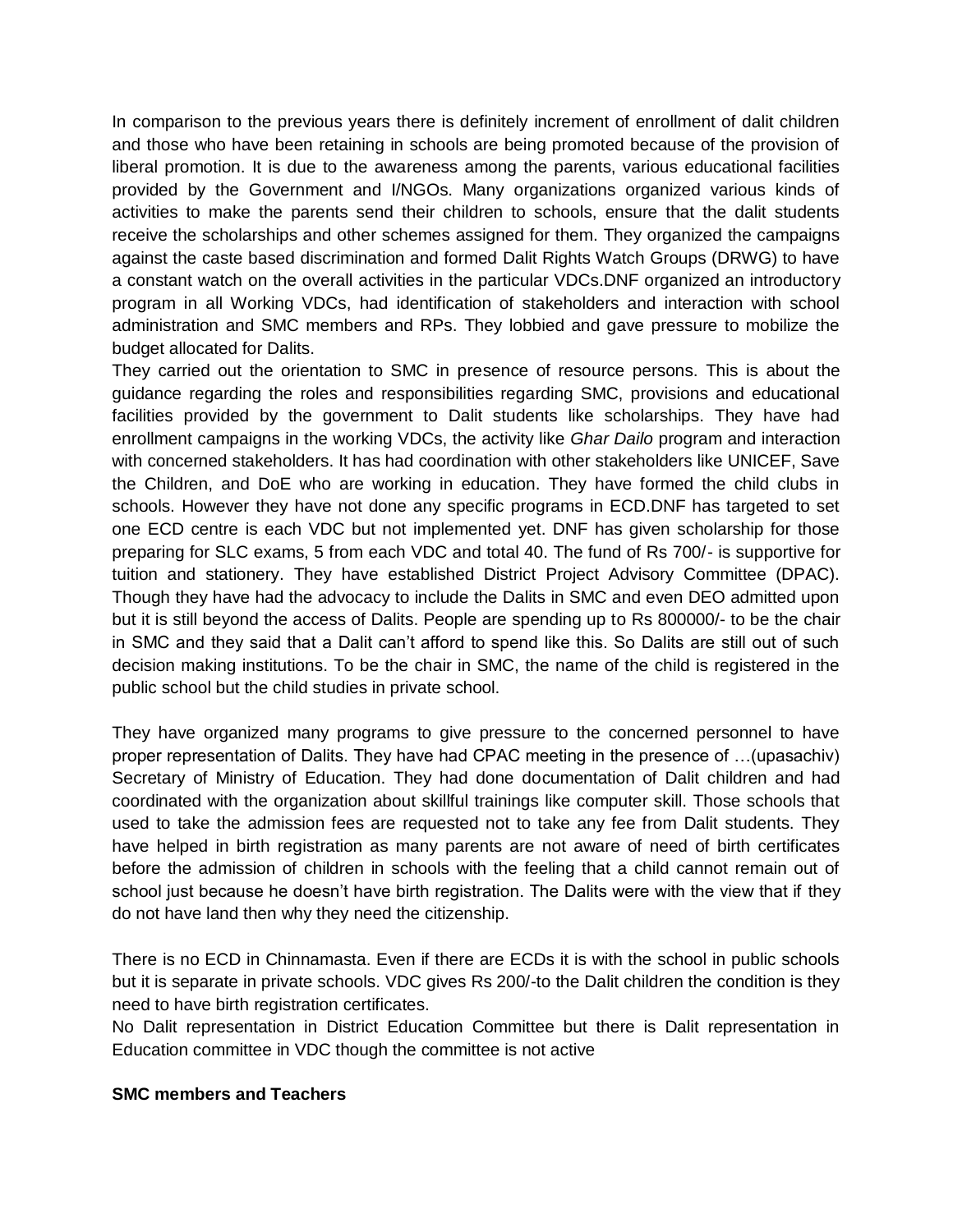There were almost 224 students. The number of girls is more than the number of boys as the later are preferred to boarding schools. Dalit children range more than 85% but the number of children is less as it was winter season and they lack the warm clothes. There is no SMC as the previous one was expired and new is yet to be formed. Out of 47 schools, only 5 schools have SMC. The success rate of Dalit children is not satisfactory. They do not come to schools regularly and do not appear in exam. They come to school only to get the scholarship and other educational facilities if provided. The schools also remain closed on minor issues like marriage of any member of the community. Repetition rate is higher than the students of other community. The students of other primary level get lunch but the students of this school don't get any such benefit. The Dalit students have the tendency to repeat the class and drop out too. The Dalit come to school for the sake of scholarship only. They are not interested at all in education. They are not regular in school.

There is problem in distribution of scholarship too. The Ministry of Education releases the budget based on the information sent from school on Chaitra but the number gets altered in the coming session. The government has started counting the heads during the exam to tally the number of students receiving the scholarship but many of the children are not regular and do not appear in exam. If they are not provided the funds then they blame that the scholarship is misused by the school administration. Male members of family go for income generating activities in India or other parts of Nepal and female members do not really take care of their wards. Recently, there are chimneys formed to bake the bricks, most of the Dalits go to work there. They take their children also for work so that they may be paid high. Some of the parents don't take their kids with them but they are left without much of care. They do not have new SMC and previous one has expired whose chair was a Dalit and one of the members was Dalit community. They gave credit to campaigns organized by DNF for the increment in the enrollment of the students. Apart from that it has distributed the bags too.

### **Dalit parents**

Many parents have started sending the children to schools but yet all the children do not go schools. Even all the children from a family do not go to schools. Young children go to schools. The bigger they grow the more they drop out. Child marriage is still very common. The girls are found to be married even at the age of 7. Both boys and girls do not continue their study after their marriage as they need to think about income generation too. Even if the children are admitted in school they are very irregular. Many of them have to accompany their parents and help in household chores and other activities. In Mushakar Basti, the dalits were worried about when they would be asked to leave their shelter as they were not in their own land. According to them, they are staying in a certain territory but a Jamindar is trying to make that space empty. They claimed that he is an Indian nationality holder but he holds the citizenship of Nepal too. When they are so busy in such issues then how anyone can expect them to think about the education of children. They are not able to provide the basic necessities like food and clothes and shelter to their wards.

### **The repetition and drop- out rates of Dalit children and the underlying causes**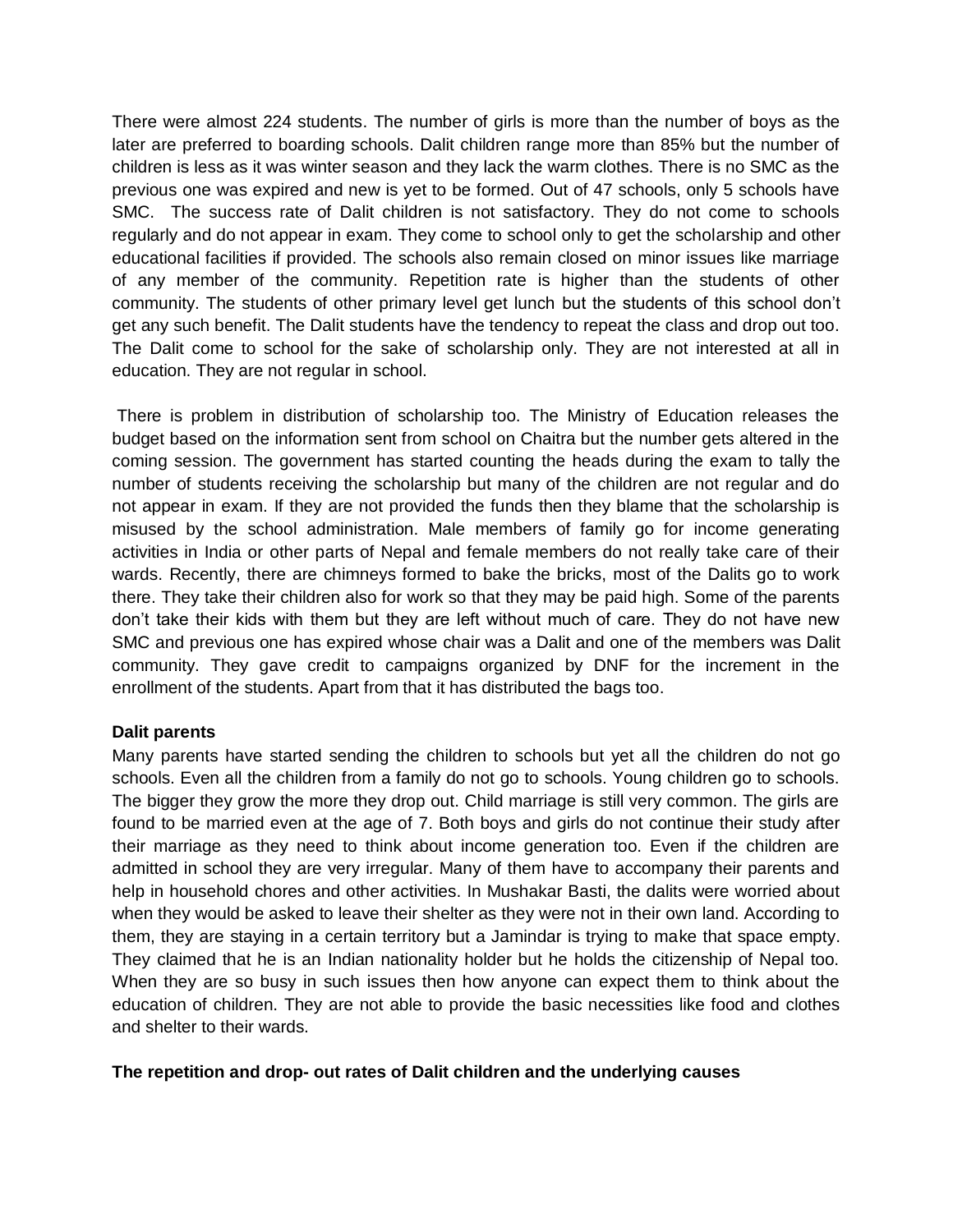They do not have citizenship and their children do not have birth registration certificates. Those children who go to school receive Rs 200/-out of which Rs 50/- is taken by the masters themselves. They are still discriminated and are not touched by other community members. They do not have to face any kind of discrimination in schools but yet they are less taken care of in comparison to other children. The Dalit students are told to stay at floor where as others get the facility of sitting on bench. They get corporal punishment. They do not have land and no other means of earning except the labor work for which they go to Nepal and India both the countries. They need to work very hard to earn a little. There is no one who passed SLC in the locality and the child who has attained class 6 is the highest educated. Sons go to India mostly in search of jobs once they are teenagers and girls are married at much young age. The size of family is also comparatively large than the families of non Dalits. They said that though the government said that education is free but they have to pay certain amount. One lady shared that she sold 4 Kgs of rice at the cost of Rs 50/- and registered the names of her two children. They do not receive anything else than nominal monetary help annually.

They are aware of the campaigns and programs organized by DNF. The schools never call them for any kind of consultation and VDC members neglect them and their issues. No one from their community is in SMC/PTA. They are facing day today problems of hand to mouth and even the shelter. They opined that if there is representation of Dalit in schools s/he would be able to address the situations of Dalit children and cooperate accordingly. When they said that SMC is the maximum educational attainment they want for their child. Even if the education is said to be free by the government but they are not in position to incur other requirements of the child. They posses many children due to want of sons. Due to poverty, there is no continuity in education. Discrimination still persists. The child doesn't receive the scholarship provided to them and the school administration uses that. They are not in position to complaint and are not heard also.

## **Identification of barriers SMC members and Teachers**

### Poverty and less awareness

One of teacher said that those settlements of Dalits get less power than other parts of Rajbiraj and they need to depend upon the candle and homemade source of light. Kerosene is used as fuel. They can't afford to use kerosene lamps. The Dalit children get de-motivated due to no light at their homes. Bhola Miya, the former ward Chair and current chair of SMC of Janata Rastriya Primary School, Kalyanpur said that poverty is the main reason behind the fewer enrollments of Dalit children and dropout rates. They do not have food at home, no warm clothes in winter and no money to spend at daily necessities.

### **Geo-strategic location of ECD centers and recruitment status of the Dalit facilitators working in such centers**

### **Identification of the policy gaps and challenges in education status of Dalits.**

Stakeholders do not think about the Dalits. The other community members do not participate in Dalit programs as they are with the view that that is not intended to them. There exists discrimination in schools like they are tagged with the word "Dom" and they are not touched even now. The Dalits are with the perception that daughters are not needed to be educated.

### **Recommendations on the advocacy issues and agenda for Dalit Civil society**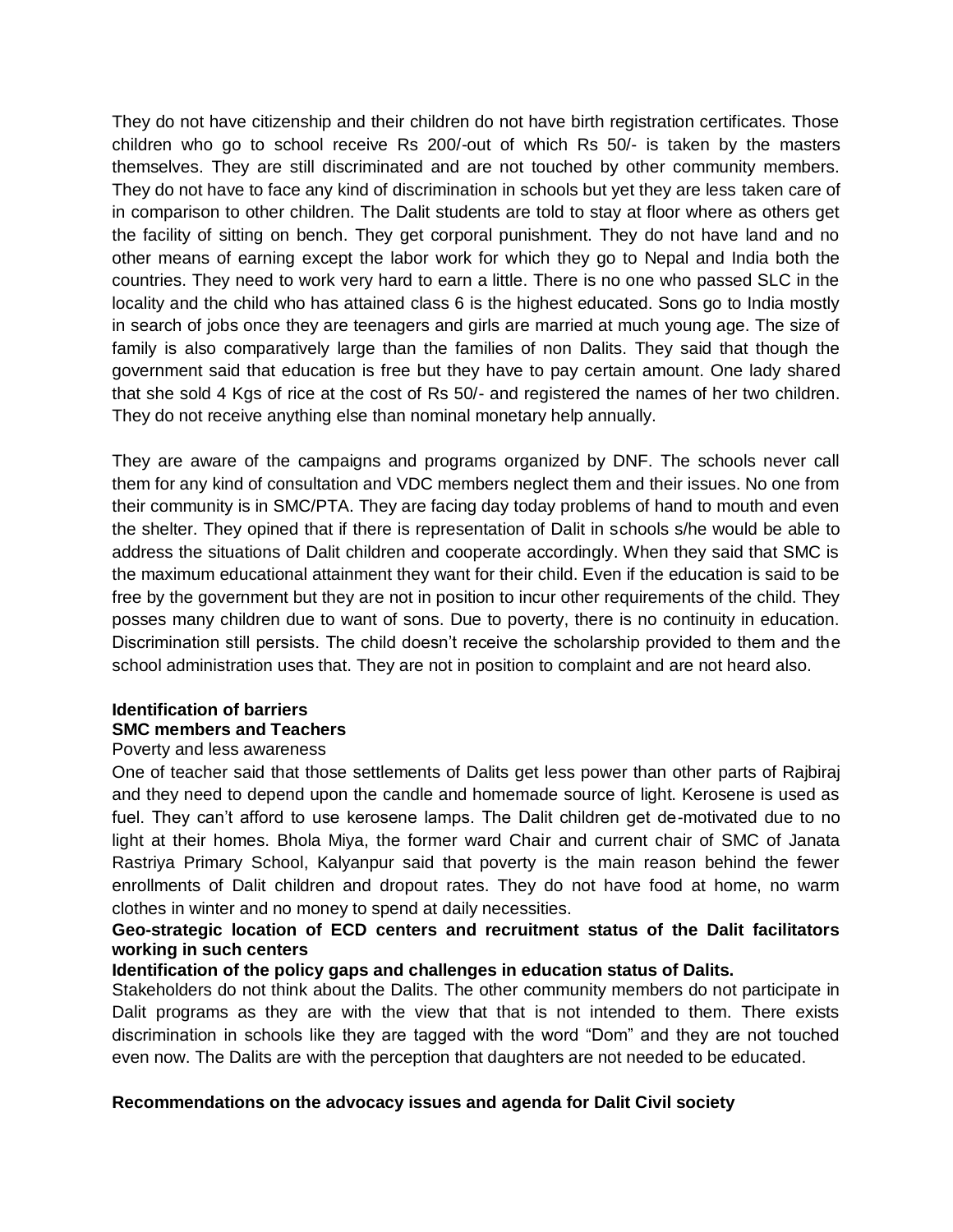As many dalits do not have land so they do not have citizenship due to lack of which the child's birth cannot be registered. So they should be awareness campaigns to have the citizenship and register the birth of the children. The policies should be as such that there should be certain allocation of seats to have the representation of dalits. The policy should not only be inclusive but also very strictly implemented. The representation should be not just for the sake of representation. There must be the consistency in the awareness campaigns of I/NGOs to keep them keep them charged.

Not only that there must be the schemes of capacity building for the district members and staffs like leadership and good governance to enhance their capacity and implement the programs successfully. Mentoring and coaching of member of staffs and target groups is very essential. Hiring of the qualified and energetic staffs and non Dalits can also be incorporated to be result oriented.

The policy makers in the central should be strategic to have proper management resources and mobilization of human resources. There must be transparency in financial management.

### **SMC members and Teachers**

The present provision of scholarship is nominal and that is provided in annual basis. They opined that the amount of the scholarship must be increased and given in monthly basis. More educational facilities are to be provided if the government really wants to improve the educational attainment of Dalits like stationeries and provision of lunch in school.

Apart from the government's scholarship and other facilities by I/NGOs, the school has also provided scholarships and other stationeries like copy and pens.

Awareness campaigns also should be made on regular basis to keep the parents alert.

There are 24 children in ECD. Both ECD center and class one are being run in the same class as one classroom is occupied by Health post.

### **Students**

There is no admission fee till class 5 but they have been paying Rs 250/- as admission fee and exam fee. Dalit students are being given the scholarship regularly. There is one Dalit teacher. Shree Janata Rastra Primary School, Kalyanpur VDC. Ward No.3 Dinesh K. Shah (teacher)- 99% of the students are Dalits. There is one Dalit lady named Deepmala BK and Head Teacher is also Dalit and he is Laxmi BK. ECD class and class one is being run in the same class. The upgrading of the students doesn't merely base on their performance but also as per wish of the parents too. If they tell them to upgrade then they would do. There is less tendency of leaving the school. The scholarship is given to parents. There is liberal promotion. Even in Dalits, Dom is suffering more than any other Dalits.

There exists discrimination in the society but not in school. However they are told by their parents not to touch or be in contact with Dom. Many of the Dalits are not in position to continue the study and they drop out. They found their friends not coming to school because they do not want to study and their parents do not force them to continue the study. Dalit children cannot afford tuition, so not well performer. Dalit children do get the scholarship and he needs to be regular. Apart from that they do get the stationeries from few NGOs like Shree Puraj of Save the Children. They added that the school charges fees by making coaching compulsory for the students of class 10.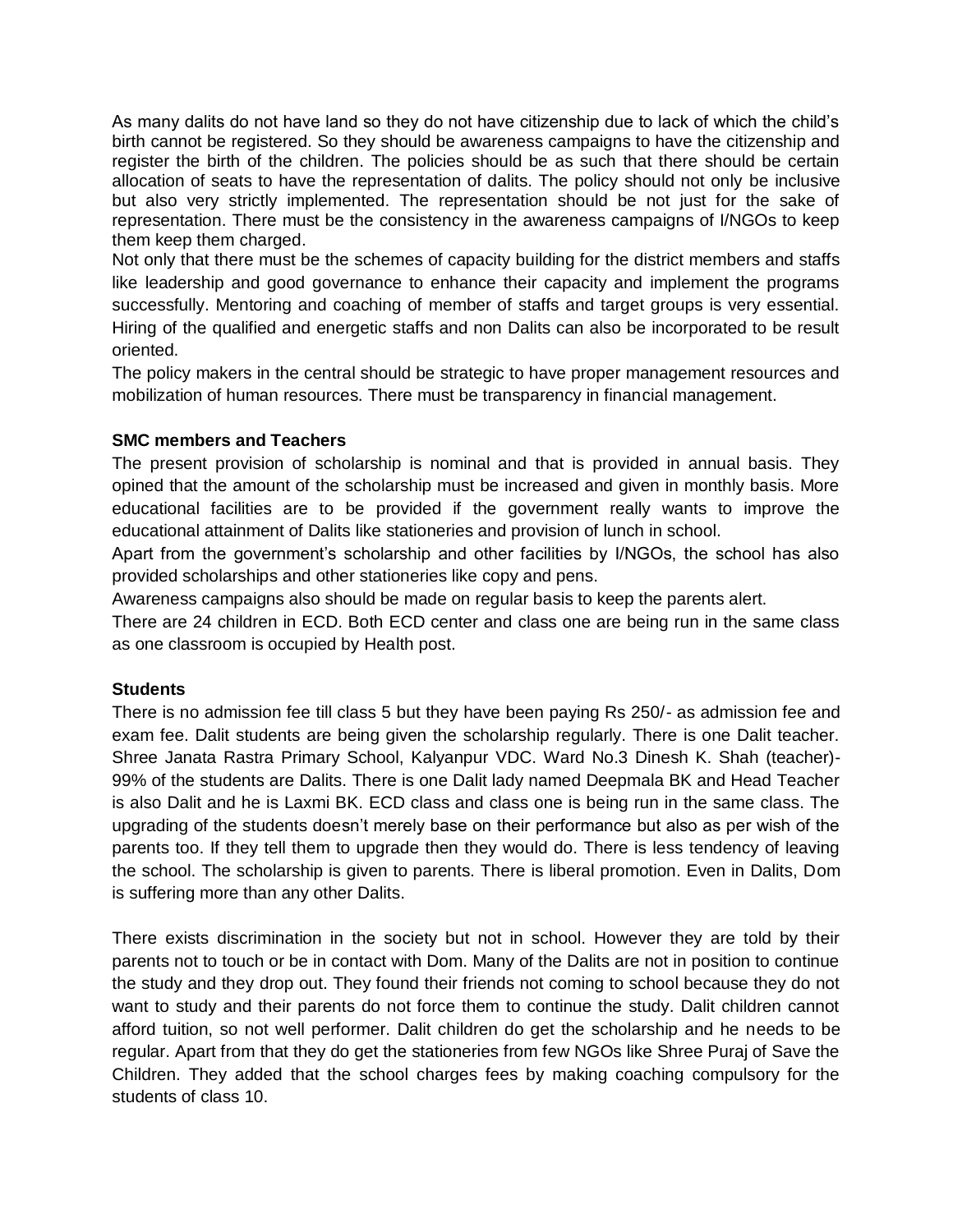## **9. Cycles:**

# *(a) Cultural cycle*

| One<br>Case<br>(Saptari)       | Study showed that dropout has to do something with the culture. The first cultural<br>circle was started with Gauna (early engagement for child marriage) for less<br>Dahej (dowry) to be paid for the boys; irregularity in the class; teachers' action for<br>the lack of homework and his/her discouragement to the absentees; non-<br>cooperation of the classmates; and eventually ended up with Dalit children's<br>dropouts.                                                            |
|--------------------------------|------------------------------------------------------------------------------------------------------------------------------------------------------------------------------------------------------------------------------------------------------------------------------------------------------------------------------------------------------------------------------------------------------------------------------------------------------------------------------------------------|
| Case<br>Two<br>(Saptari)       | The second cultural cycle was started with girl's girl friends' marriage, absence of<br>best friend in school; reluctance of the girls to go to school for fear to be married/<br>to be teased and/or interest to be married; irregularity in school; negligence of the<br>parents; and gradually dropouts of the children.                                                                                                                                                                    |
| <b>Case Three</b><br>(Kailali) | The third cultural cycle was started with <i>Chau</i> culture for menstruating girls for<br>four days a month; lack of sanitary pad for these chhau girls at school; absence of<br>safety toilets for change during chhau; harassment of the classmates on the<br>chhau issue; irregularity of the girl children in school because of chhau; difficulty<br>in coping the class works and assignments; teachers' verbal and corporal<br>punishment; and eventual dropouts of the girl children. |

## *(b) Schools' cycle*

| One<br>Case<br>(Kailali and<br>Saptari) | There was school cycle that pushed Dalit girls from school. They could be<br>portrayed like (a) sexual harassment by the school mates, teachers, and<br>community people even by the <i>meet</i> (friend) making for the continued sex with the<br>girl children; hesitant to be with the classmates because of the harassment;<br>parents' call as pull in students; and eventually dropout of the girl children. |
|-----------------------------------------|--------------------------------------------------------------------------------------------------------------------------------------------------------------------------------------------------------------------------------------------------------------------------------------------------------------------------------------------------------------------------------------------------------------------|
| Two<br>Case                             | The second school cycle was that boys used to do bossing/bulling against girls in                                                                                                                                                                                                                                                                                                                                  |
| (Kailali)                               | school; this had pushed girls to be secluded and find out separate group for                                                                                                                                                                                                                                                                                                                                       |
|                                         | sitting, playing, and using toilets; gradual envy of the girls with the boys;<br>irregularity in school, and eventually dropouts of the girl children.                                                                                                                                                                                                                                                             |
|                                         |                                                                                                                                                                                                                                                                                                                                                                                                                    |
| <b>Case Three</b>                       | The third school cycle was that Dalit used to enroll late in school; this usually                                                                                                                                                                                                                                                                                                                                  |
| Kailali and                             | distracted them in other areas such as television, dress up, and even sex;                                                                                                                                                                                                                                                                                                                                         |
| Saptari)                                | irregularity in school; and eventually dropouts.                                                                                                                                                                                                                                                                                                                                                                   |
| Case Four                               | In the fourth cycle teachers used traditional approach to teaching such as turn the                                                                                                                                                                                                                                                                                                                                |
| (Kailali and                            | book, read the passage for the students, elaborate the text, and ask the question                                                                                                                                                                                                                                                                                                                                  |
| Saptari)                                | whether you understand or not; Dalit students' unwillingness to study that subject                                                                                                                                                                                                                                                                                                                                 |
|                                         | with the particular teacher; irregularity in school, and eventually dropouts.                                                                                                                                                                                                                                                                                                                                      |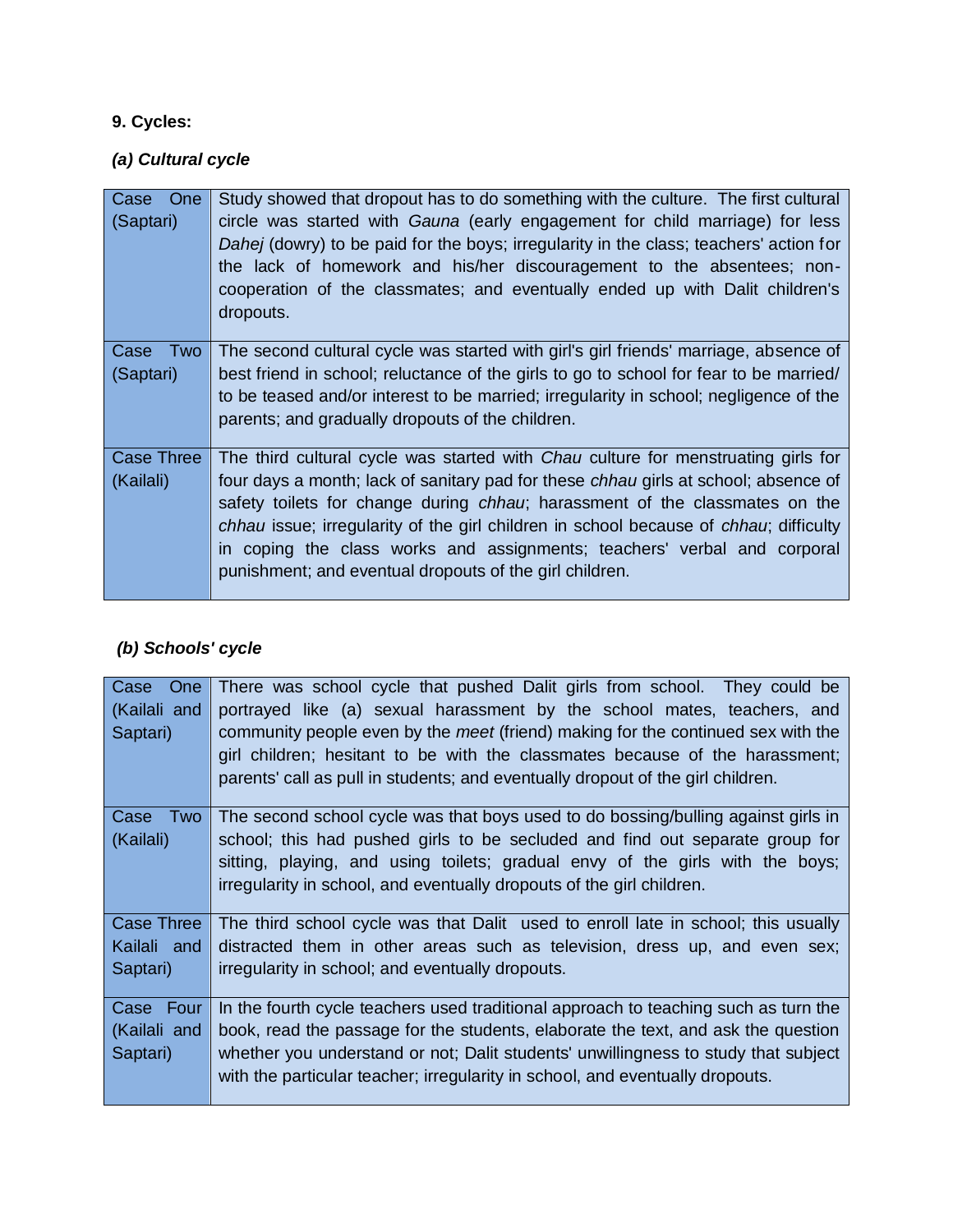| Five<br>Case<br>(Kailali and<br>Saptari)  | Expectation of getting scholarship support encouraged Dalit children to enroll in<br>school; but the SMC used this fund for school construction, teachers' salary; Head<br>teachers distributed the fund to all students regardless of their eligibility and some<br>others terminated it into school/enrollment fee; some head teachers and teachers<br>made fake documents and take that money illicitly; the hopes of the Dalit children<br>of getting something was lost and eventually dropout as fifth cycle. |
|-------------------------------------------|---------------------------------------------------------------------------------------------------------------------------------------------------------------------------------------------------------------------------------------------------------------------------------------------------------------------------------------------------------------------------------------------------------------------------------------------------------------------------------------------------------------------|
| <b>Six</b><br>Case<br>(Kailali)           | Bishaya lagyo (weak classroom performance because of the misinterpretation of<br>the CAS system) of the girls invited the sixth cycle; because of this girls were<br>enforced to go for tuition class in the morning and the evening; community people<br>made a talk of the day with the tuition mates; hesitance of the girls to continue<br>education; and eventual dropouts of the girl children.                                                                                                               |
| Case<br>Seven<br>(Kailali and<br>Saptari) | The seventh cycle was started with teachers' insensitivity towards the problem of<br>the Dalit such as sickness, late food, domestic chores; unpreparedness of the<br>children to cope with teachers' insensitivity; gradual irregularity in school;<br>teachers' verbal and corporal punishment; and eventual dropouts of the girl<br>children.                                                                                                                                                                    |
| Case Eight<br>(kailali and<br>Saptari)    | Caste and gender based discrimination by some classmates and teachers was<br>the beginning of this number eighth cycle; this cycle was reinforced by the<br>hesitance of the girl children to go to school; absence of special care to these<br>hesitant children by the teachers and the classmates; negligence of the parents to<br>such issues; and eventual dropouts of the girl children.                                                                                                                      |
| Case Nine<br>(kailali and<br>Saptari)     | Voluntary tuition fee for extra class, imposed school fee on the name of<br>enrollment fee, construction fee, and donation for school was the ninth cycle; in<br>this cycle school terminated Dalit scholarships to the fee with the consent of SMC<br>and teachers' decision; parents' hesitance/inability to pay school fee; dropout/pull<br>out of the girls from school for domestic chores/labor work.                                                                                                         |
| Case<br>Ten<br>(Saptari)                  | The last cycle associated with school was the misfit of school hour with the Dalit<br>children's domestic chores; delayed arrival of the Dalit Children in school than<br>their boy counterparts; teachers' emphasis on school rules i.e. non-considerate<br>teachers; lived paradoxes for the girl children; thereby irregularity of the girl<br>children in school; and their dropout from school.                                                                                                                |

# *(c) Domestic cycle*

| Case      | One   Domestic chores pulled Dalit children from school to the world of work in early |
|-----------|---------------------------------------------------------------------------------------|
| (Kailali) | ages. The first domestic cycle was started with the heavy domestic chores (care       |
|           | for siblings, cattle raising, wage labor, small hand to the parents for additional    |
|           | earning etc) with increased age of the girls; forced pull out by the parents;         |
|           | obedient nature of the girl children; eventually dropouts.                            |
|           |                                                                                       |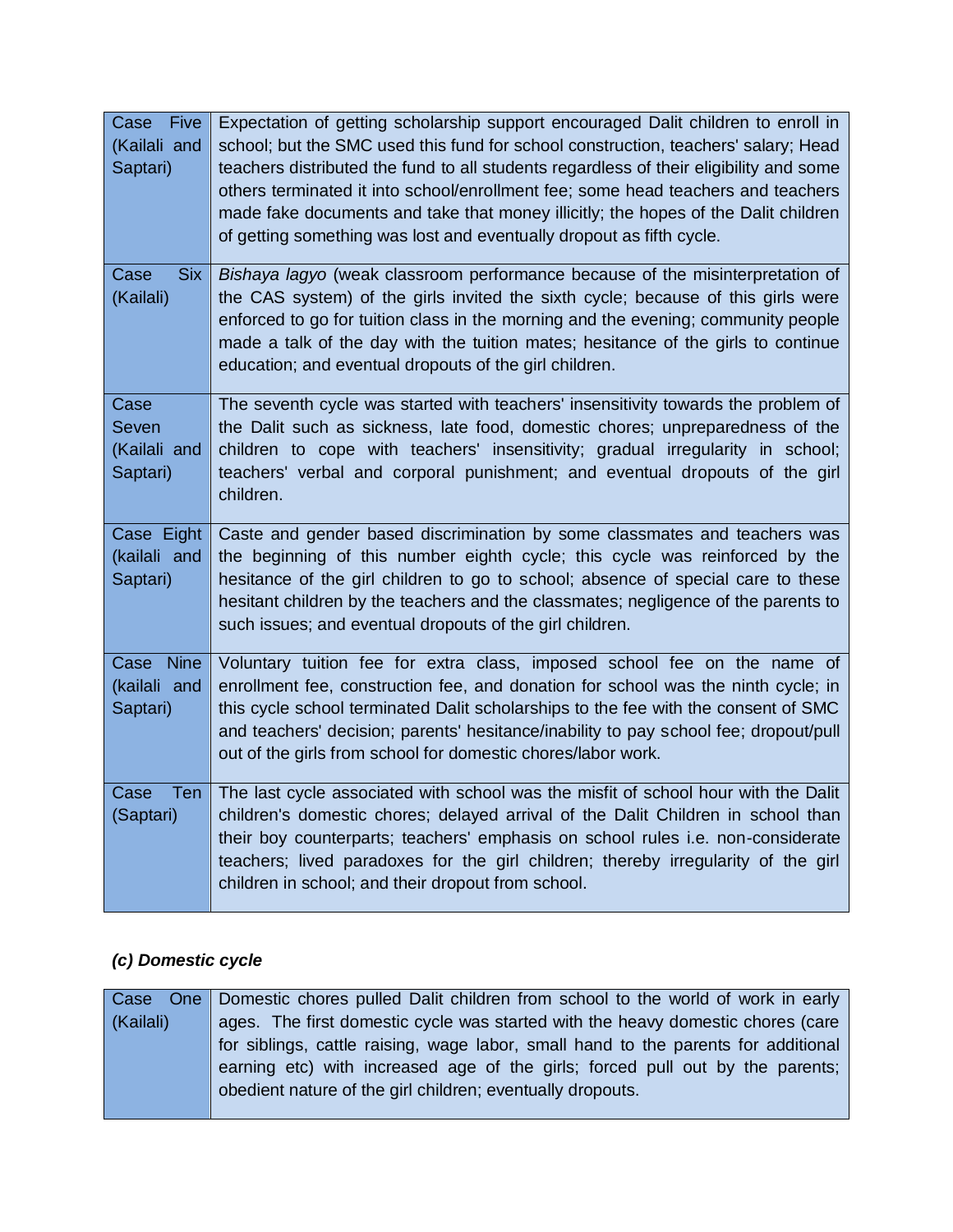Case Two (Kailali and Saptari) The second domestic cycle that pulled Dalit children was delayed food in the morning; late arrival in school; teachers' intolerance towards delayed arrival; gradual irregularity of the children; and their eventual dropouts.

## *(d) Community cycle*

| One<br>Case<br>(Saptari)       | Community orientation was another cycle that discouraged Dalit children to<br>negative orientation was<br>continue<br>school.<br><b>Its</b><br>started<br>with<br>the<br>community/friends/elderly peoples' orientation as padhera ke painchhara, kam<br>gare dam painchha (what can you get from education; if you work you earn<br>money); non-disciplined activities in school; teachers and classmates' intolerance<br>towards the non-disciplined children children; irregularity of the girls in school; and<br>their eventual dropouts. |
|--------------------------------|------------------------------------------------------------------------------------------------------------------------------------------------------------------------------------------------------------------------------------------------------------------------------------------------------------------------------------------------------------------------------------------------------------------------------------------------------------------------------------------------------------------------------------------------|
| Two<br>Case<br>(Saptari)       | The second community cycle was associated with the concept of boy child as<br>breadwinner. Following this concept the boys used to go for work and/or admit<br>them in private boarding school; girl child as obedient person stay home for the<br>support of parents/mothers; irregularity in school; teachers do not teach these<br>special children differently; girl children drop from school for good.                                                                                                                                   |
| <b>Case Three</b><br>(Kailali) | Hard work of the parents was the third community cycle that was associated with<br>marry making practices of the parents to relieve from the hard work with drink and<br>dance; involvement of the children in parents' merry making business in one or in<br>other way; delayed sleep; difficulty in doing homework and getting ready for<br>school; irregularity in school; and eventual dropout of from school.                                                                                                                             |

### **10.Recommendations:**

On the basis of the above findings we came up with the following recommendations as way forward for the promotion of Dalit children education:

## *At the school level***:**

- Develop a scheme to support Dalit children from the school saving. This should be mentioned in SIP as it was there in some schools of Kailali district.
- Create conditional school reward fund to encourage Dalit children in their study. This fund should mention if Dalit children complete primary school cycle it would save this amount of money to the children' bank account/give kind awards such as bicycle and the likes. This is applying in Bihar state of India.
- Prepare teachers to be Dalit and Dalit girls friendly at their door step in association with SMC and Dalit leaders of the specific school catchments
- Devise and implement at least two Dalit teachers(male and female) in school as role model for Dalit children.